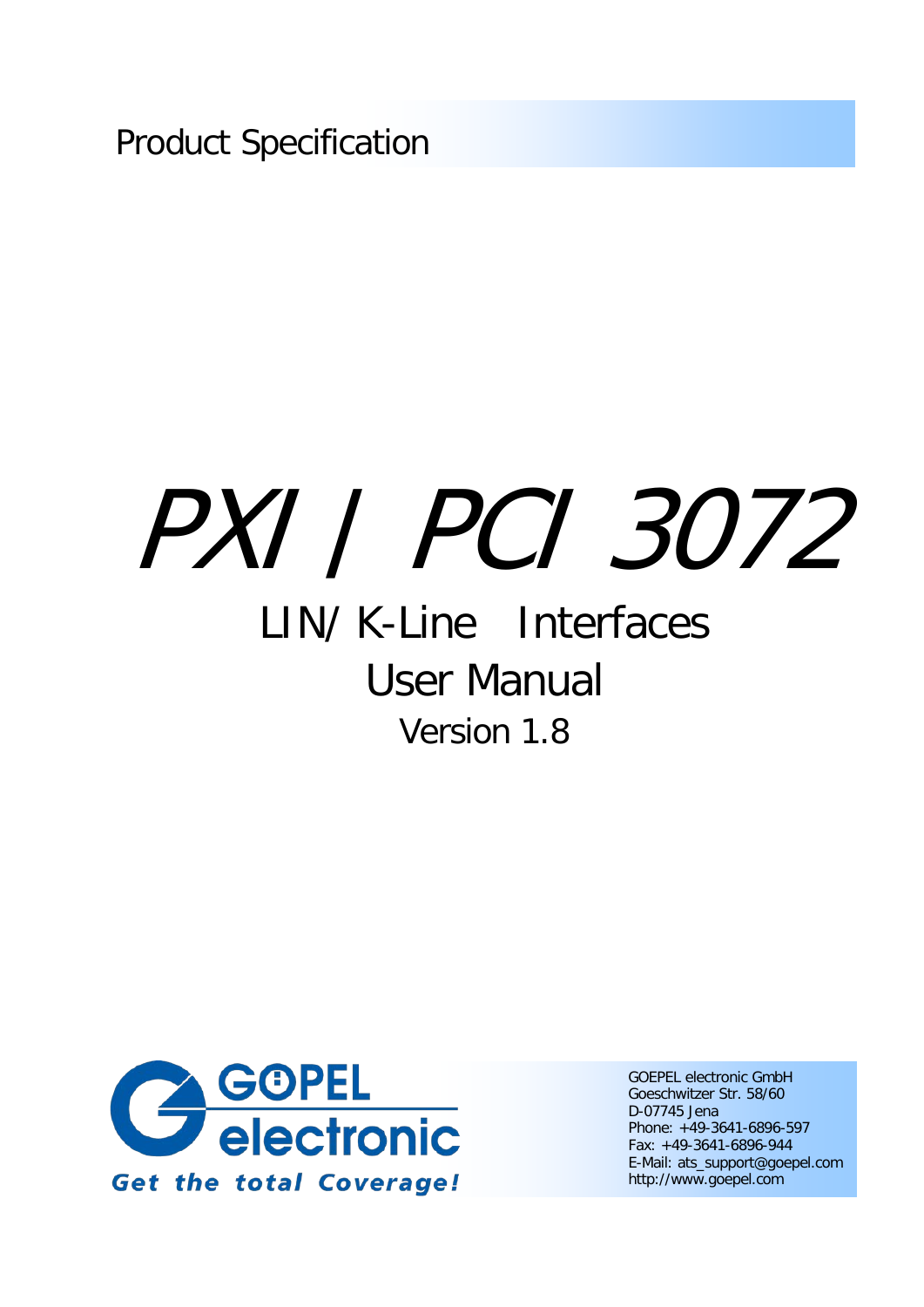#### **© 2012 GOEPEL electronic GmbH. All rights reserved.**

The software described in this manual as well as the manual itself are supplied under license and may be used or copied only in accordance with the terms of the license. The customer may make one copy of the software for safety purposes.

The contents of the manual is subject to change without prior notice and is supplied for information only.

The hardware and software might be modified also without prior notice due to technical progress.

In case of inaccuracies or errors appearing in this manual, GOEPEL electronic GmbH assumes no liability or responsibility.

Without the prior written permission of GOEPEL electronic GmbH, no part of this documentation may be transmitted, reproduced or stored in a retrieval system in any form or by any means as well as translated into other languages (except as permitted by the license).

GOEPEL electronic GmbH is neither liable for direct damages nor consequential damages from the company's product applications.

printed: 05.03.2012

All product and company names appearing in this manual are trade names or registered trade names of their respective owners.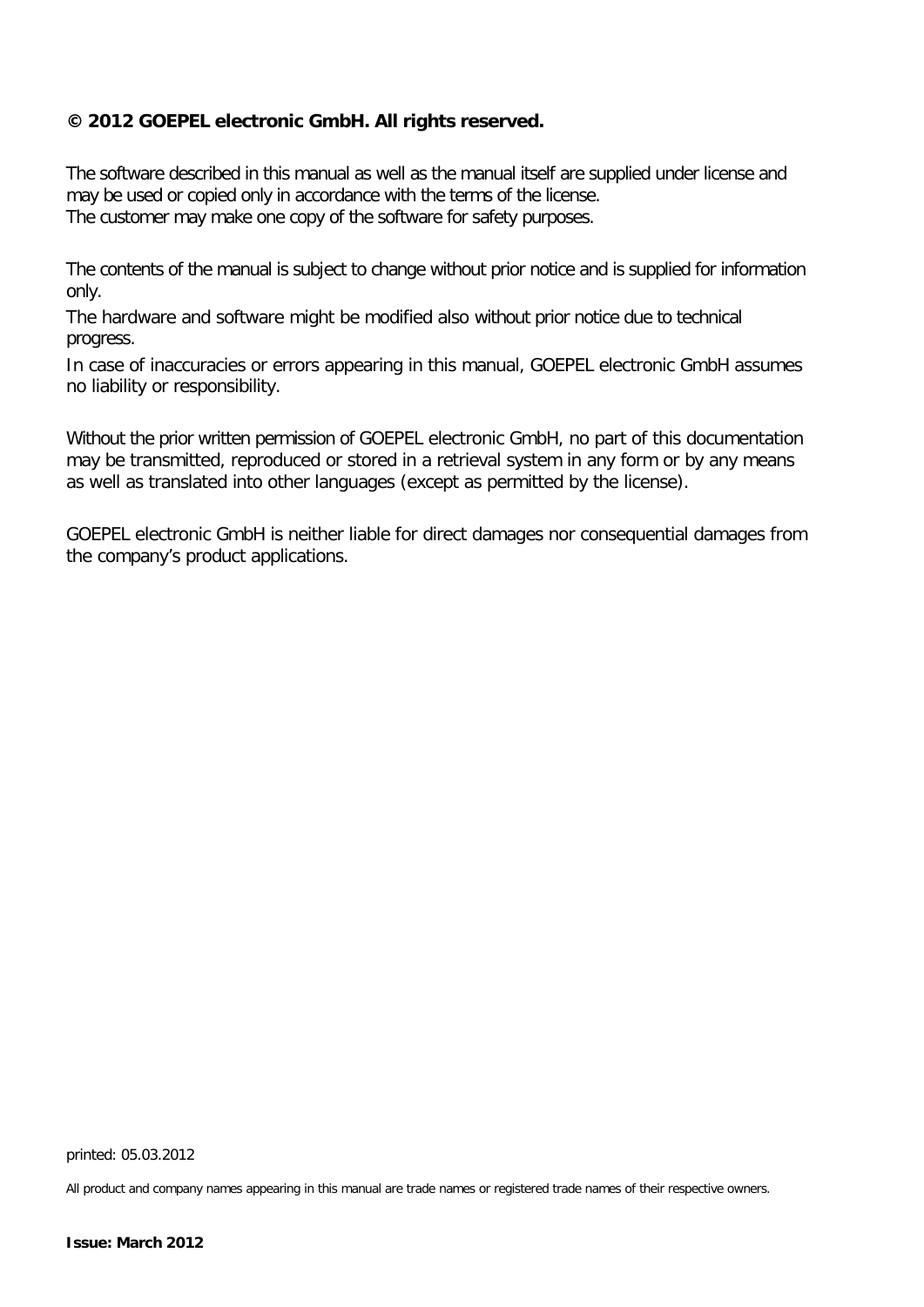| 1            |                                                  |  |
|--------------|--------------------------------------------------|--|
|              | $1.1 -$                                          |  |
|              | 1.2                                              |  |
|              | 1.2.1                                            |  |
|              | 1.2.2                                            |  |
| $\mathbf{2}$ |                                                  |  |
|              | 2.1                                              |  |
|              | 2.2                                              |  |
|              | 2.2.1                                            |  |
|              | 2.2.2                                            |  |
|              | PXI 3072/ PCI 3072 Characteristics2-7<br>2.2.3   |  |
|              | $2.3 -$                                          |  |
|              | 2.3.1                                            |  |
|              | 2.3.2                                            |  |
|              | 2.3.3                                            |  |
|              | 2.3.4                                            |  |
|              | Assignment Frontal Plug Connector2-14<br>2.3.5   |  |
|              | 2.4                                              |  |
| 3            |                                                  |  |
|              | 3.1                                              |  |
|              | 3.2                                              |  |
|              | 3.2.1                                            |  |
|              | 3.2.1.1                                          |  |
|              | 3.2.1.2                                          |  |
|              | 3.2.1.3                                          |  |
|              | 3.2.1.4                                          |  |
|              | 3.2.1.5                                          |  |
|              | 3.2.1.6                                          |  |
|              | 3.2.1.7                                          |  |
|              | 3.2.1.8                                          |  |
|              | 3.2.2                                            |  |
|              | 3.2.2.1                                          |  |
|              | 3.2.2.2                                          |  |
|              | 3.2.2.3                                          |  |
|              | 3.2.2.4<br>3.2.2.5                               |  |
|              |                                                  |  |
|              |                                                  |  |
|              | 3.2.2.7<br>3.2.2.8                               |  |
|              | 3.3                                              |  |
|              | 3.3.1                                            |  |
|              | LLB using the Windows Device Driver3-19<br>3.3.2 |  |
|              | LLB using the VISA Device Driver3-19<br>3.3.3    |  |
|              | $3.4^{\circ}$                                    |  |
|              |                                                  |  |

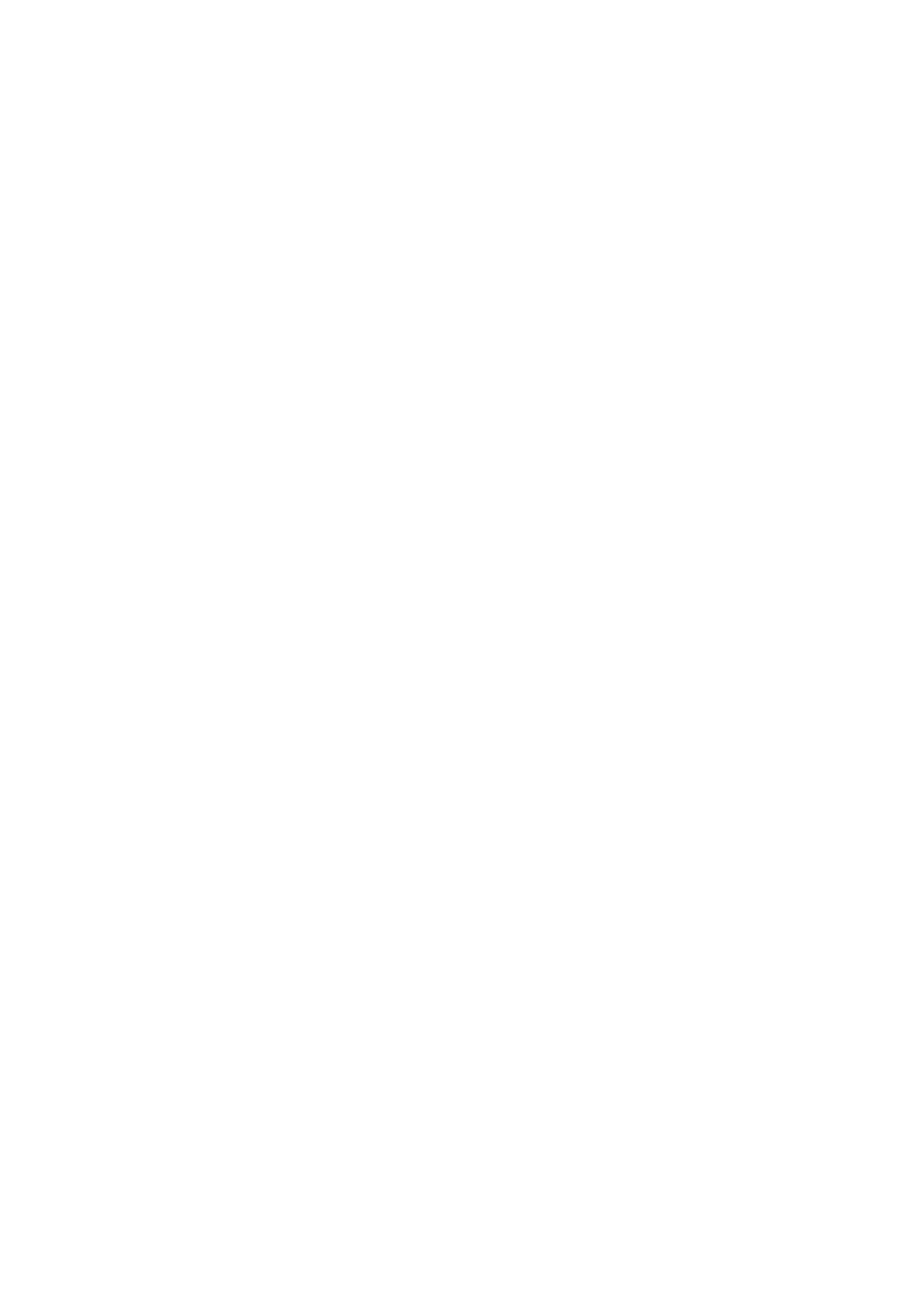# <span id="page-4-0"></span>**1 Installation of the Board**

## <span id="page-4-1"></span>**1.1 Hardware Installation**



Before beginning with the hardware installation you have to ensure that your system is switched off and disconnected from the mains supply.



Please refer also to the user manual of your PXI/ PCI system for additional installation instructions that possibly have to be followed.



Electro Static Discharge (ESD) can harm your system and destroy electronic components. This can lead to irreparable damage on both the **PXI/ PCI 3072** board and the system hosting the board as well as to unexpected malfunction of your test system.

Therefore do not touch the board surface or any connector pins and electronic components.

The **PCI™**-, **CompactPCI™**- or **PXI™** system is to be opened according to its conditions. A free slot is to be selected in your system. Now, the slot cover is to be taken away from the slot selected. To do this, unscrew the fixation screws and remove the cover from the slot.

(If it is necessary to exchange transceiver modules, pay attention to the general rules to avoid electrostatic charging, see the warning above. Transceiver modules must never be removed or mounted with the power switched on! Additionally, the right alignment is absolutely required.)

Insert the board carefully into the prepared slot. For the PXI board, use the lever at the front plate in order to push in the board finally. When the board has been inserted properly, it is to be fixed by means of the screw(s) at the front plate. Now, the board has been installed correctly.

Afterwards, carry out the operations required at the system to make it ready for operation anew.

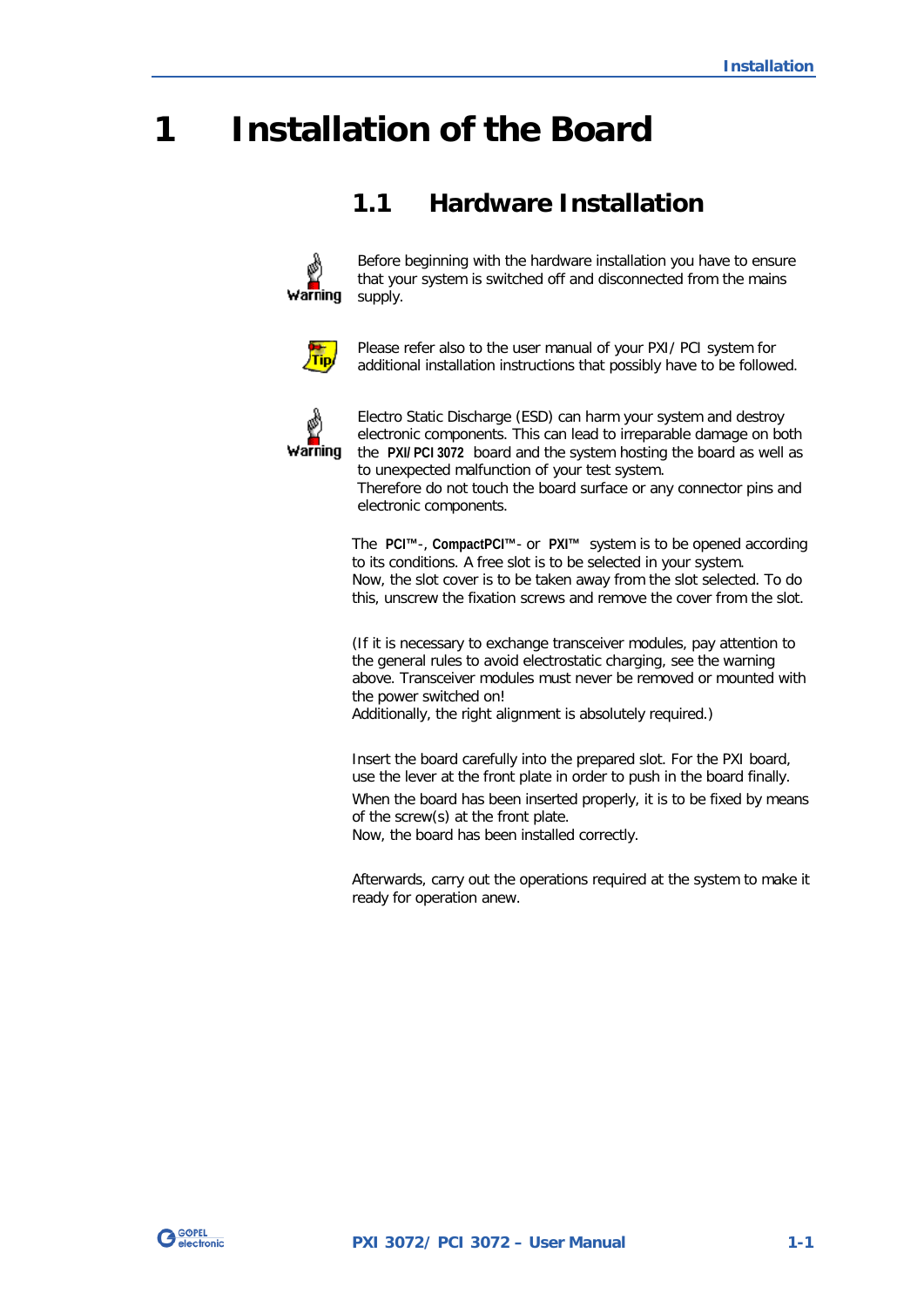## <span id="page-5-0"></span>**1.2 Driver Installation**

### <span id="page-5-1"></span>1.2.1 Windows Device Driver

PXI/ PCI 3072 boards can be operated under Windows® XP as well as under Windows®7/ 64 bit.

Due to the plug and play capability of Windows®, for every newly recognized hardware component a driver installation is started automatically via the hardware assistant.

The hardware assistant can carry out the installation of the device driver by using the *inf* file contained in the *GPxi3072* folder on the supplied CD.

If necessary, you can find the required *inf* files as follows:

- GPxi3072.inf for Windows® 2000/ XP in the *Win2000 (Version xx)* folder
- ♦ GPxi3072\_x64.inf für Windows®7/ 64 bit iin the Win7\_x64 (Version xx) folder

It is not absolutely essential to restart the system.

If you want to create your own software for the boards, you possibly need additional files for user specific programming (\*.LLB, \*.H). These files are not automatically copied to the computer and have to be transferred individually from the supplied CD to your development directory.



This step is only required in case you do not use the **G-API** (see also [Control Software\)](#page-20-0).

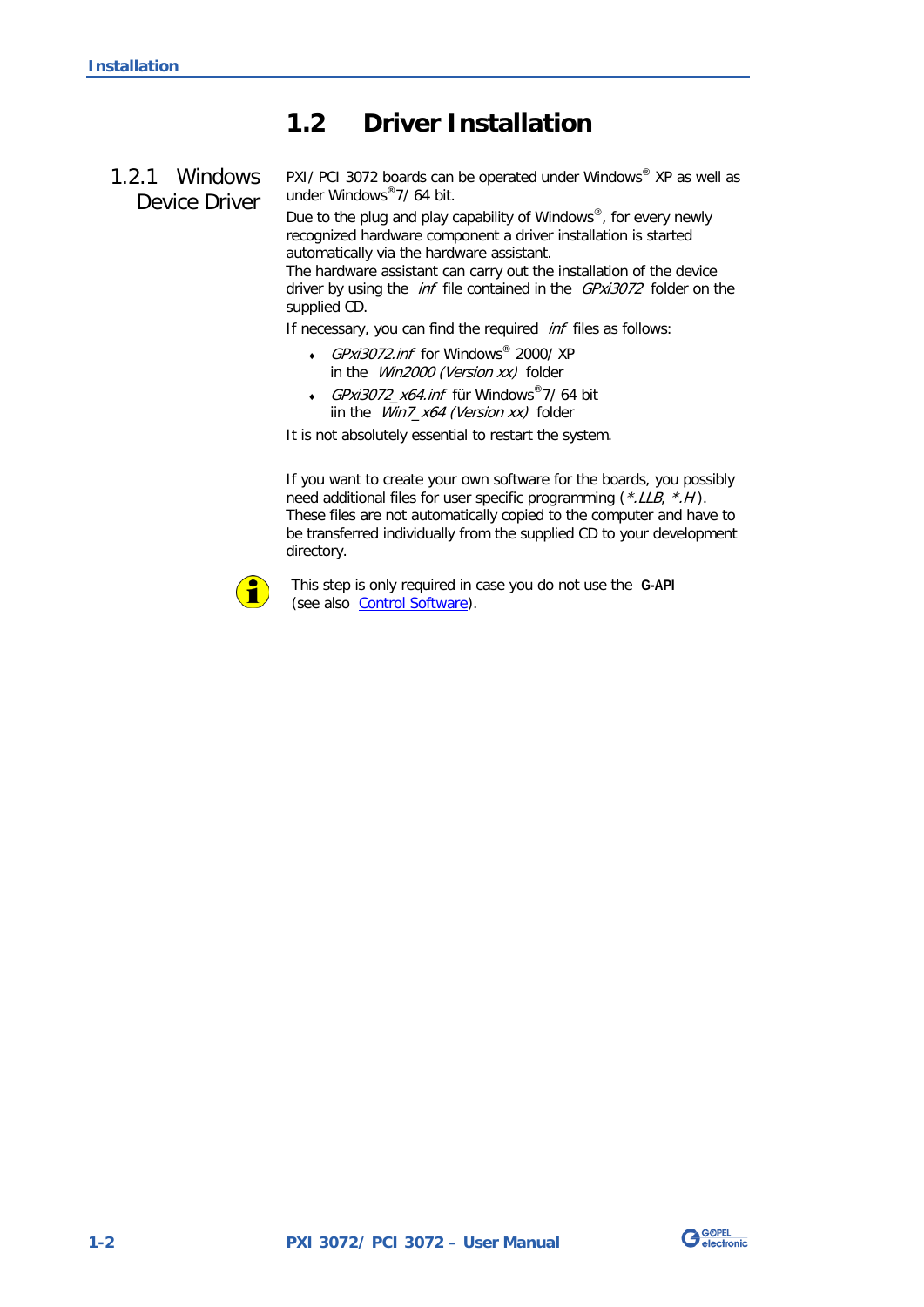#### **First step** 1.2.2 VISA

<span id="page-6-0"></span>Device Driver

Copy the VISA (Version xx) directory from the GPxi3072 folder of the delivered CD to your hard disk. (Recommendation: Complete directory to  $C: \setminus$ )

#### **Second step**

#### Windows2000, WindowsXP :

Due to the plug and play capability, for every newly recognized hardware component a driver installation is started automatically via the hardware assistant. Follow the instructions. Enter as target directory the one which contains the PXI3072\_NT5.inf file (according to recommendation: C: \VISA (Versionxx \Installation).

#### LabViewRT :

For operating **PXI**/ **PCI 3072** boards under the **RT** operating system, use the P3072\_RT.inf file from the C: \VISA (Version xx) \Installation directory.

Copy this file to the \ni-rt\system folder of the embedded controller (recommendation: copy by the **NI Measurement Explorer**).



If you intend to create a startup.rtexe later, copy also the *cvi\_lvrt.dll* file to the \ni-rt\system folder.

#### **Third step:**

Reboot your computer to complete installation.

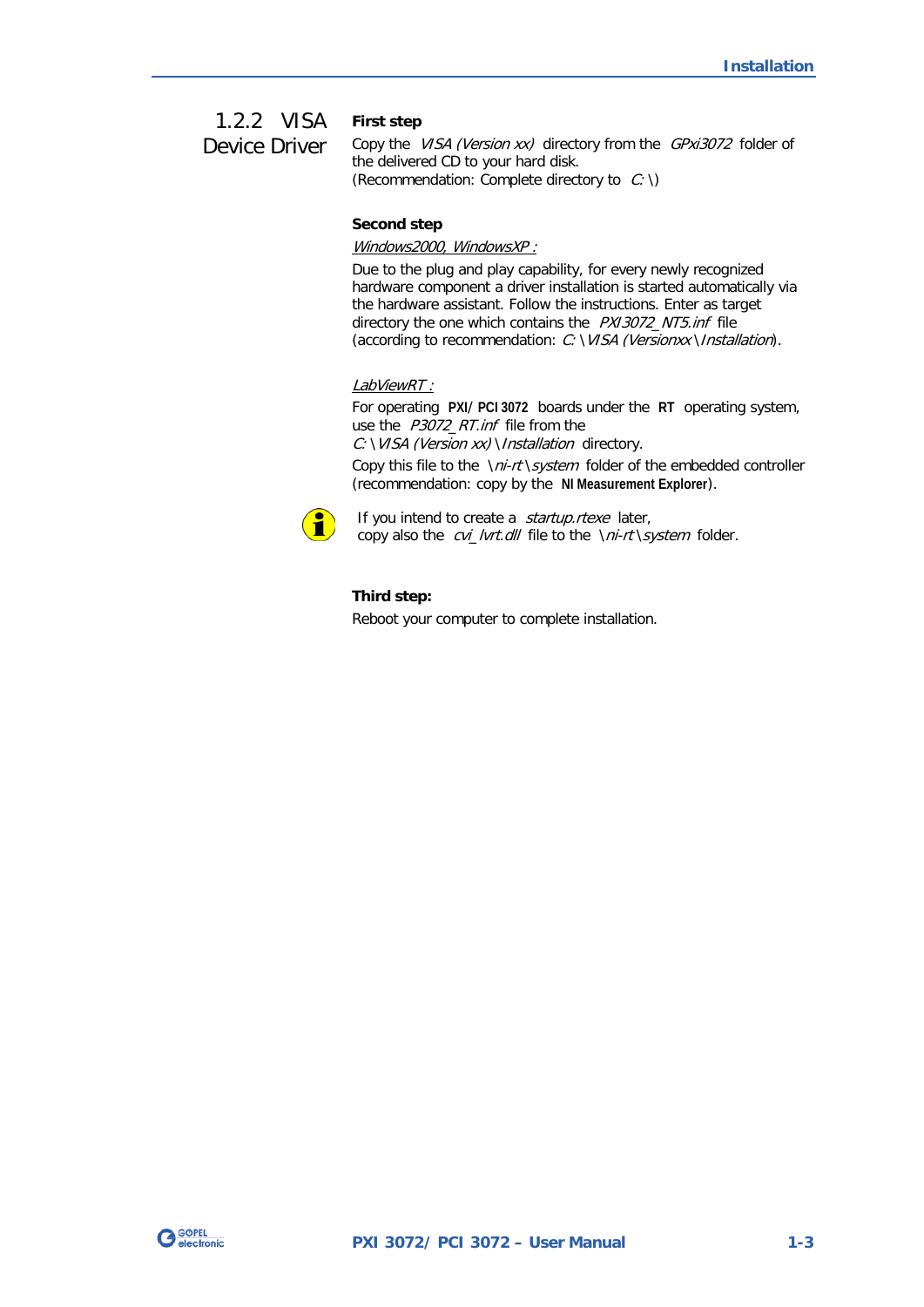After driver installation, you can check whether the boards are properly imbedded by the system:



Figure 1-1: **Windows** 



Figure 1-2: VISA



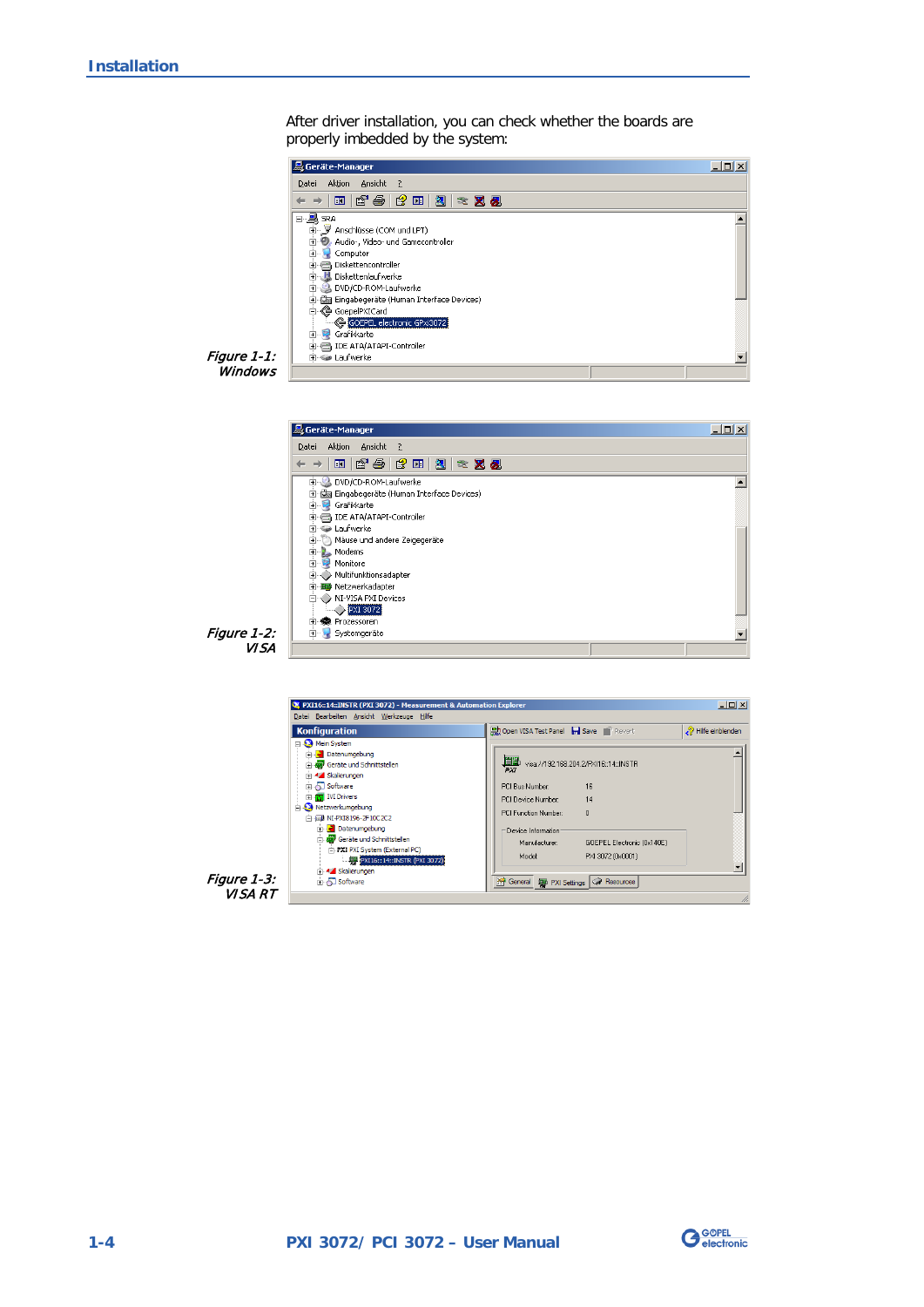# <span id="page-8-0"></span>**2 Hardware PXI/ PCI 3072**

## <span id="page-8-1"></span>**2.1 Definition**

The **PXI 3072**/ **PCI 3072** multi-interface-boards are communication boards of **GOEPEL electronic GmbH**.

These boards with up to three **LIN** or **K-Line** interfaces are used in general control technology, especially for applications in automotive technology.



In this User Manual, **Controller** ALWAYS means the microcontroller assigned to a LIN or K-Line interface (with the exception of the "LIN Controller" designation on the front panel for the entire board).



Figure 2-1: PXI 3072

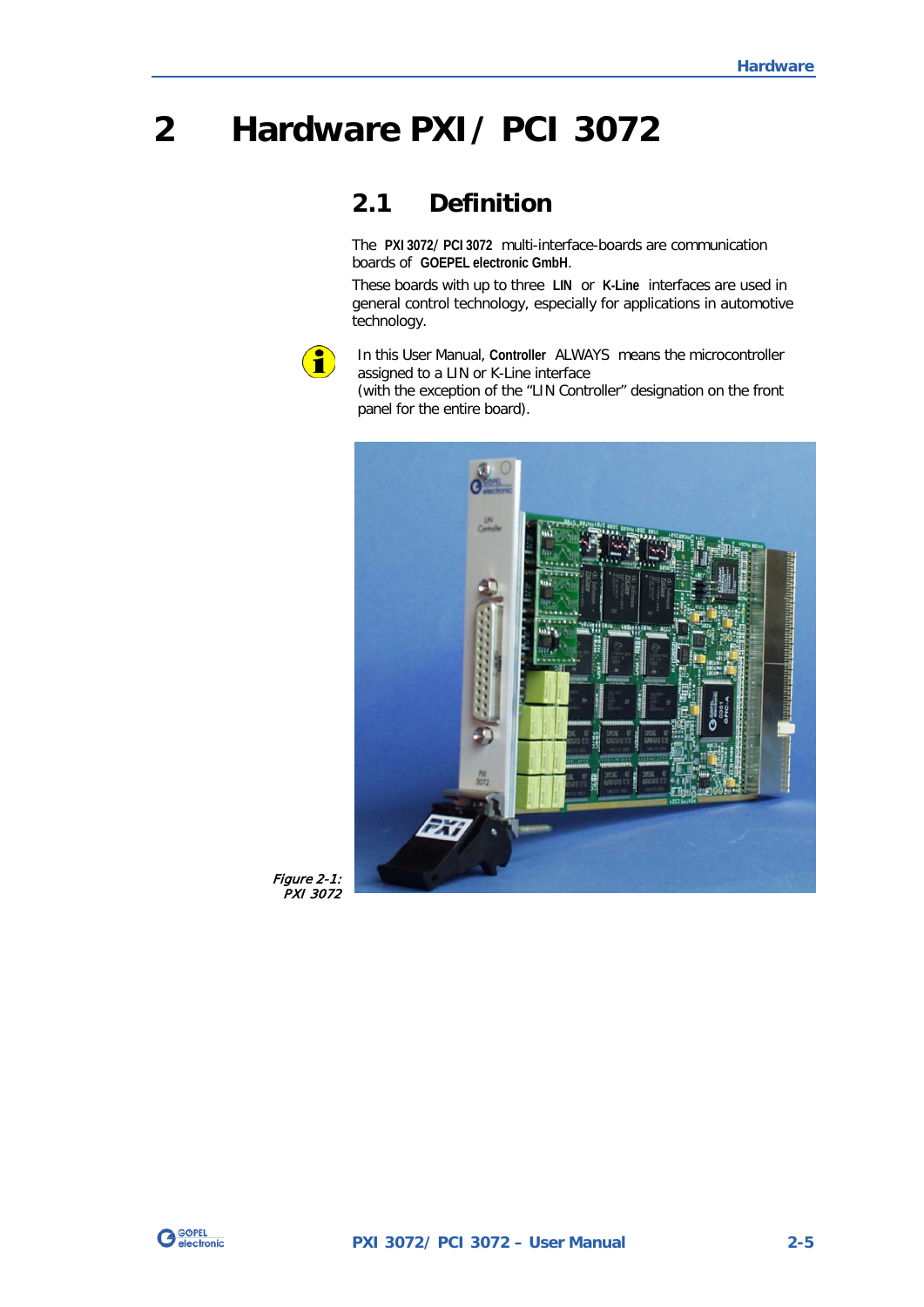

Figure 2-2: PCI 3072

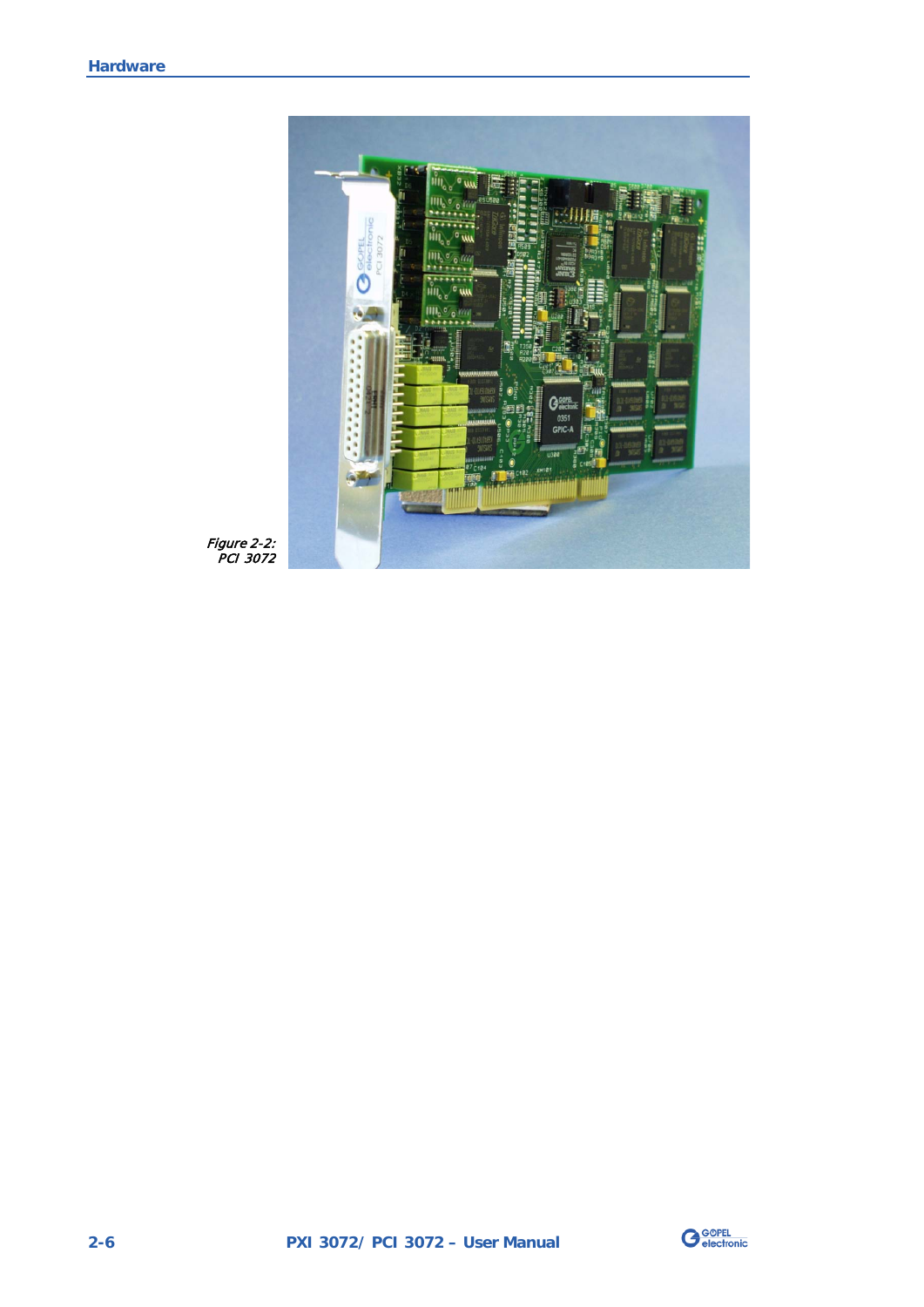## <span id="page-10-0"></span>**2.2 Technical Data**

<span id="page-10-1"></span>The **PXI 3072** communication board is a plug-in board developed for the **PXI™** bus (**P**CI e**X**tensions for **I**nstrumentation). Basis of this bus is the **CompactPCI™** bus. 2.2.1 General

> The board can be plugged into any desired slot of a **CompactPCI™** or **PXI™** system (except for slot 1). It can be definitely identified also in the case that several boards of this type are used in the same rack.

> The **PCI 3072** communication board is a PC plug-in board for the **PCI** Local Bus Rev. 2.2. It can be operated at any **PCI** slot (32 bits, 33 MHz, 3.3 V)

Both boards do not have jumpers for hardware detection and are automatically integrated into the respective system.

#### <span id="page-10-2"></span>The dimensions of both boards correspond to standard dimensions of the accompanying bus system: 2.2.2 Dimensions

- ♦ **PXI 3072** Multi Interface Board: 160 mm x 100 mm (L x W)
- ♦ **PCI 3072** Multi Interface Board: 168 mm x 106 mm (L x W)

#### <span id="page-10-3"></span>2.2.3 PXI 3072/ PCI 3072 **Characteristics**

|                            | Symbol   Parameter       | Min. | Typ. | Max. | Unit  | <b>Remarks</b>         |
|----------------------------|--------------------------|------|------|------|-------|------------------------|
| $\mathsf{V}_{\mathsf{CC}}$ | LIN system voltage       |      | 12   |      |       |                        |
|                            | External trigger output  |      | 5    |      |       | $I_{load}$ - max. 25mA |
|                            | External trigger input   | 3.3  |      | 50   |       |                        |
|                            |                          |      |      |      |       |                        |
|                            | LIN transmission rate    |      | 19.2 | 22   | kBaud |                        |
|                            | K-Line transmission rate |      | 10.4 | 115  | kBaud |                        |

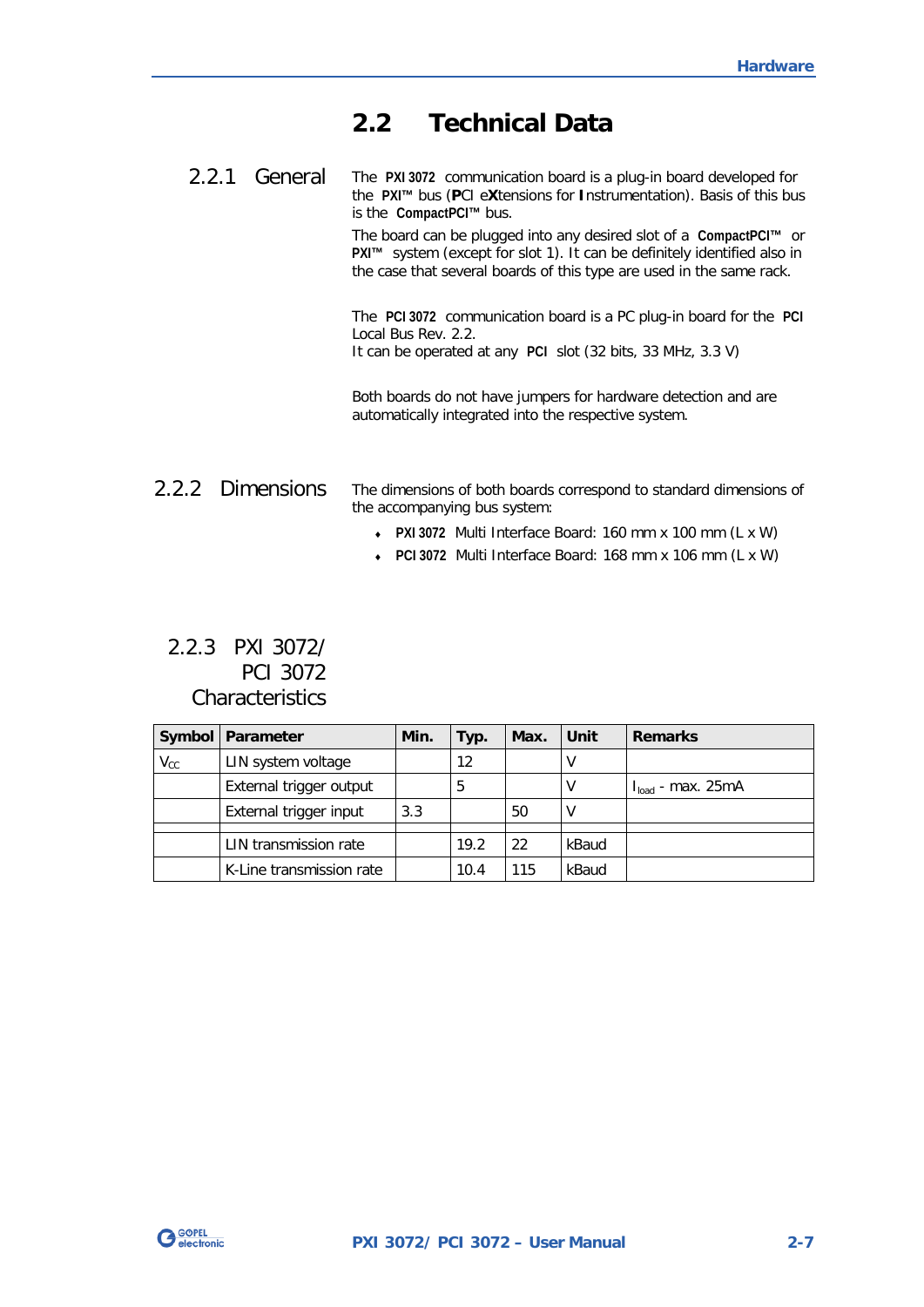## <span id="page-11-0"></span>**2.3 Construction**

#### <span id="page-11-1"></span>An ASIC is used as the interface to the **PCI** or **cPCI** bus on the **PXI**/ **PCI 3072** boards. It includes all the function blocks required for the communication with the computer bus. 2.3.1 General

The **PCI 3072** communication board does not have a **PXI** interface. To exchange trigger signals with other **GOEPEL electronic PCI** boards despite of that, an additional plug connector is on this board with two lines configurable as input or output (**XS2** in [Figure 2-7\)](#page-15-1).



Figure 2-3: Block diagram of a PXI 3072 Communication board



Figure 2-4: Block diagram of a PCI 3072 Communication board

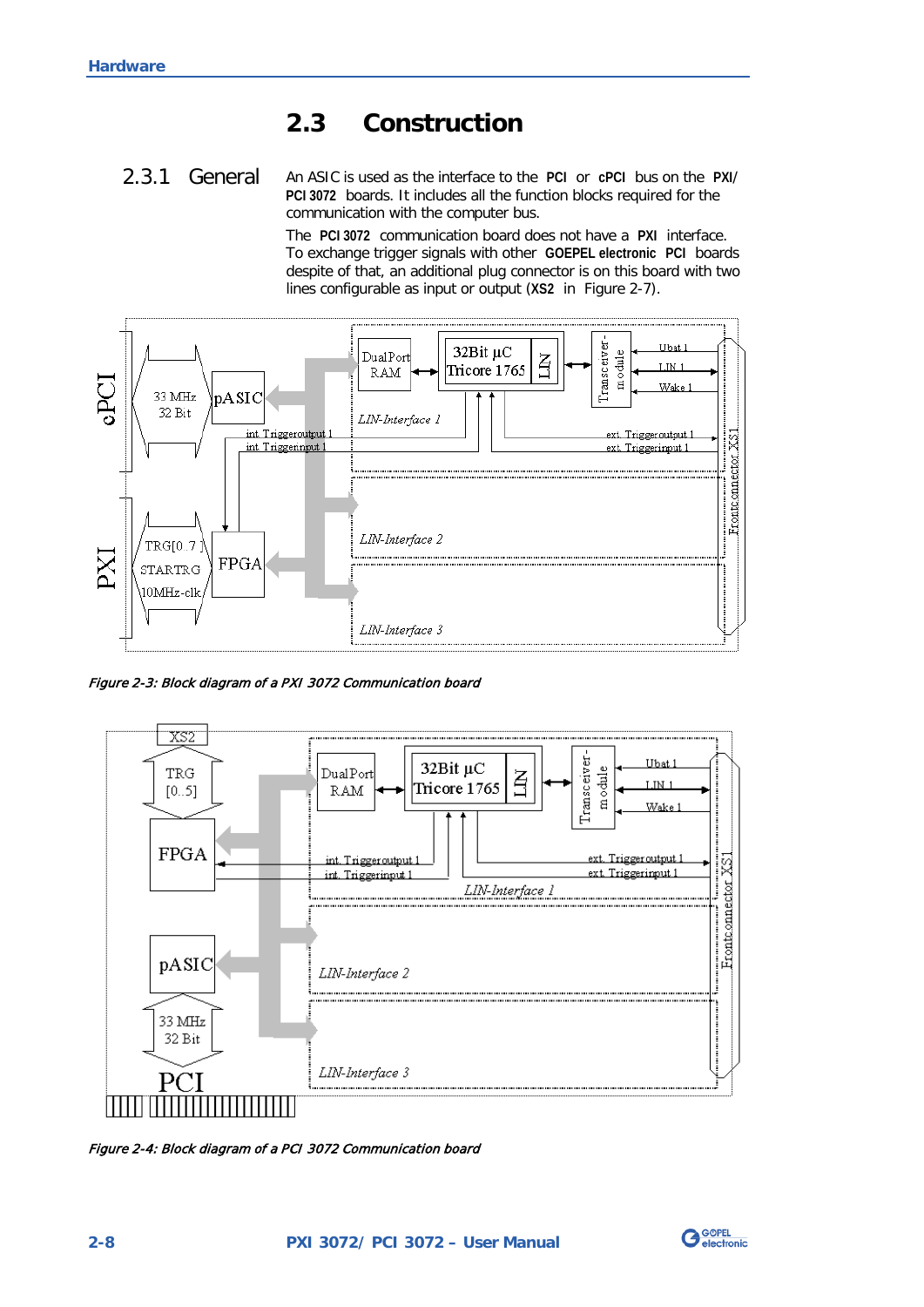<span id="page-12-0"></span>**PXI 3072:** PXI racks do have an own geographical slot addressing of the backplane. Numbering starts with **1** and can be seen at the cover's front side. Mount always an embedded controller or an MXI card at slot **1**. 2.3.2 Addressing

> The **PXI 3072** board can read out this geographical slot address. For that the belonging FPGA file has to be loaded to the XILINX (see the **XilinxDownload** functions for different drivers in the [Control Software](#page-20-0)  section).

> **PCI 3072: PCI** racks do not have an own geographical slot addressing. There is a separate DIP switch (**DIP 4** in [Figure 2-7\)](#page-15-1) for clear identification of the board in a system with several **PCI 3072** boards. You can select up to 16 addressing variants by this. The corresponding binary value (**0**..**15**) set with the **DIP 4** switch can be read out by the delivered software.

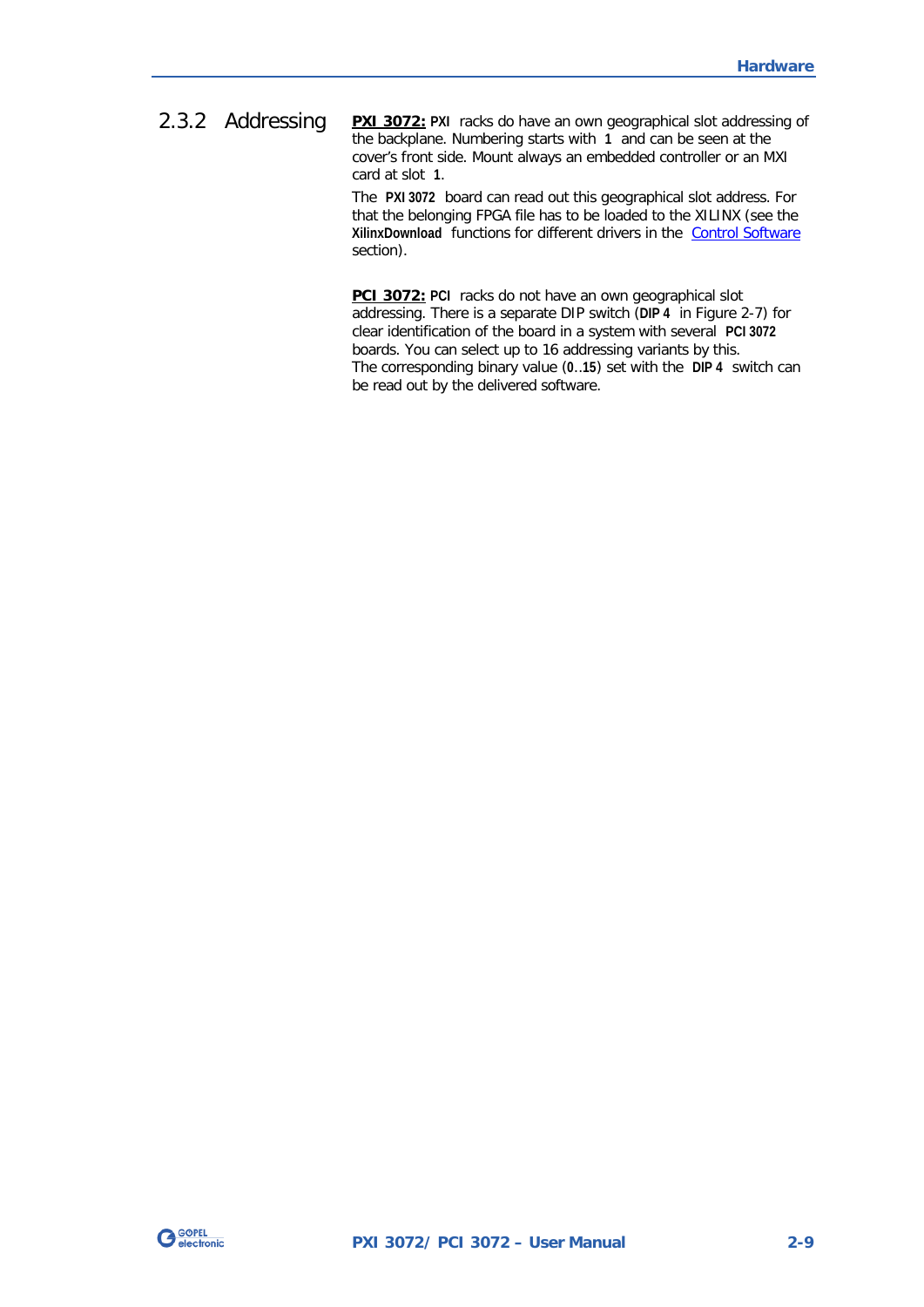## <span id="page-13-0"></span>2.3.3 Communication Interfaces

#### **Up to 3 x LIN-Interface Version 2.0 or Up to 3 x K-Line Interface (ISO 9141)**

The following figure shows the output circuitry of a **PXI**/ **PCI 3072** board between the transceiver modules and the frontal plug connector:



#### <span id="page-13-1"></span>Figure 2-5: Detail of PXI 3072, PCI 3072 Output Circuit Diagram

If it is necessary to change transceiver modules, take care that the square pins (Pin1) of the socket and the transceiver module lie about each other.

The orientation of the transceiver modules is different in the case of **PXI 3072** or **PCI 3072** boards (see [Figure 2-6](#page-15-2) and [Figure 2-7\)](#page-15-1)!!!

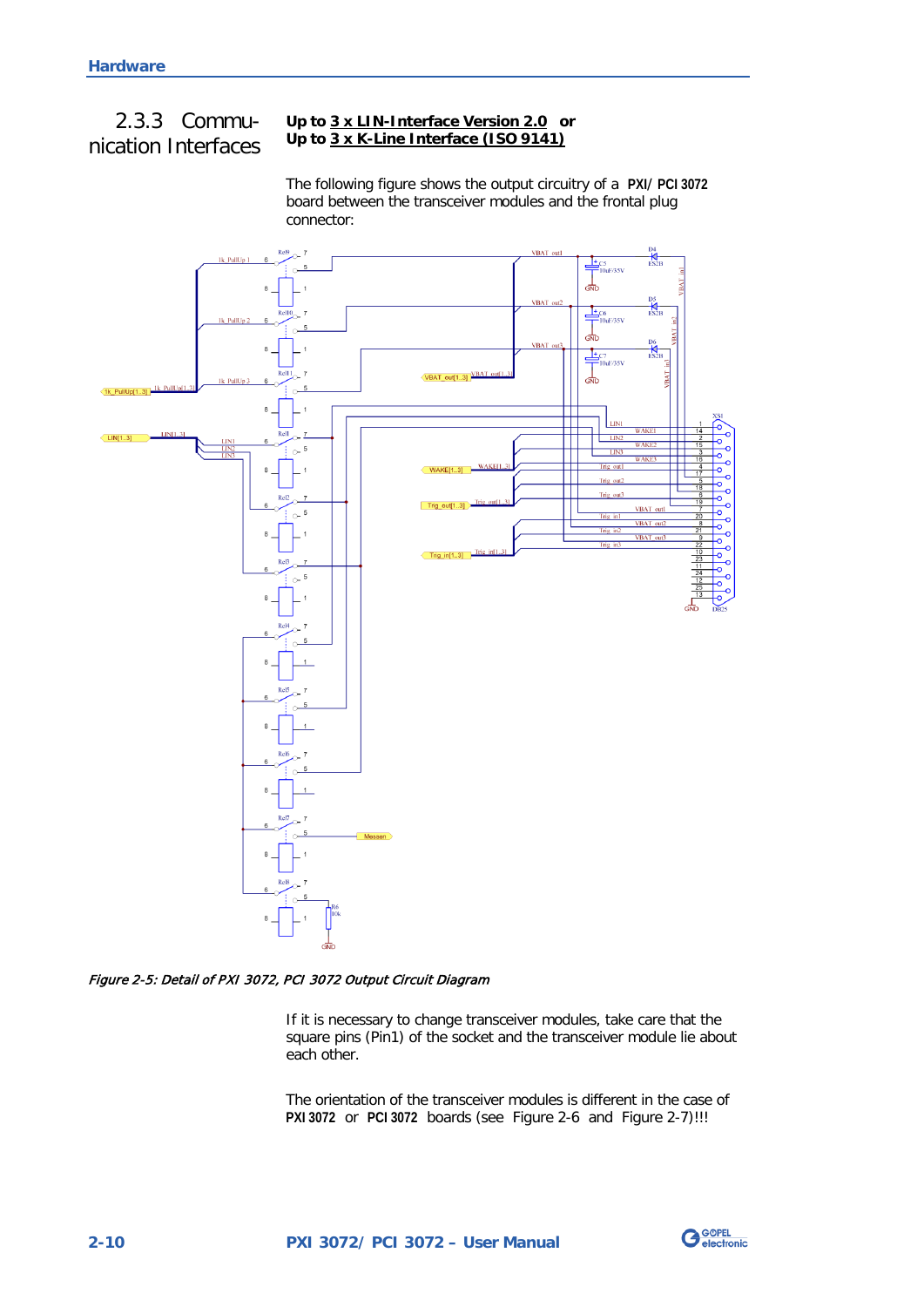#### **LIN:**

The transceivers are designed as plug-in modules. Generally, the TJA1020 of Philips is used for this type of transceicer.

For the standard design of the transceiver modules, it is possible to change over between **Master** and **Slave** configuration per software using the relays **Rel9** for LIN1, **Rel10** for LIN2 or **Rel11** for LIN3.

The pull-up resistors for **LIN** are located on the transceiver modules.

Via the V<sub>Bat</sub> contacts the power supply of the transceiver modules is connected. According to the **LIN** specification, this power supply is to be carried out via a reverse-connect protection diode and a support capacitor (so the V<sub>Bat</sub> voltage is fed by VBAT in 1..VBAT in 3). The voltage fed at the power supply (voltage) pin should not exceed the transceiver's scope (for TJA1020, the upper V<sub>BAT</sub> voltage limit is 27 V).

The **VBAT\_out 1**..**VBAT\_out 3** connections are monitoring outputs to measure the real voltage at the transceiver, possibly to compare this voltage with the LIN signal level.

For special control and measuring tasks, both communication boards are provided with a hardware trigger output and input. Please refer to the **GOEPEL Firmware** documentation regarding their function.

In addition, **PXI**/ **PCI 3072** boards offer the possibility to separate the LIN communication bus from the corresponding test object (device or unit under test) via the relays 1..3.

The relays 4..6 allow the interconnection of the three LIN interfaces to a common bus on the board (see [Figure 2-5\)](#page-13-1).

#### **K-Line:**

The transceivers are designed as plug-in modules. Generally, the L9637 of ST is used for this type of transceicer.

Via the V<sub>Bat</sub> contacts, the power supply of the transceiver modules is connected. The voltage fed at the power supply (voltage) pin should not exceed the transceiver's scope (for L9637, the upper VBAT voltage limit is 36 V).

To bridge the reverse-connect protection diode for **VBat** for **LIN**, the **VBAT** voltage can be fed via **VBAT\_out 1**..**VBAT\_out 3**.

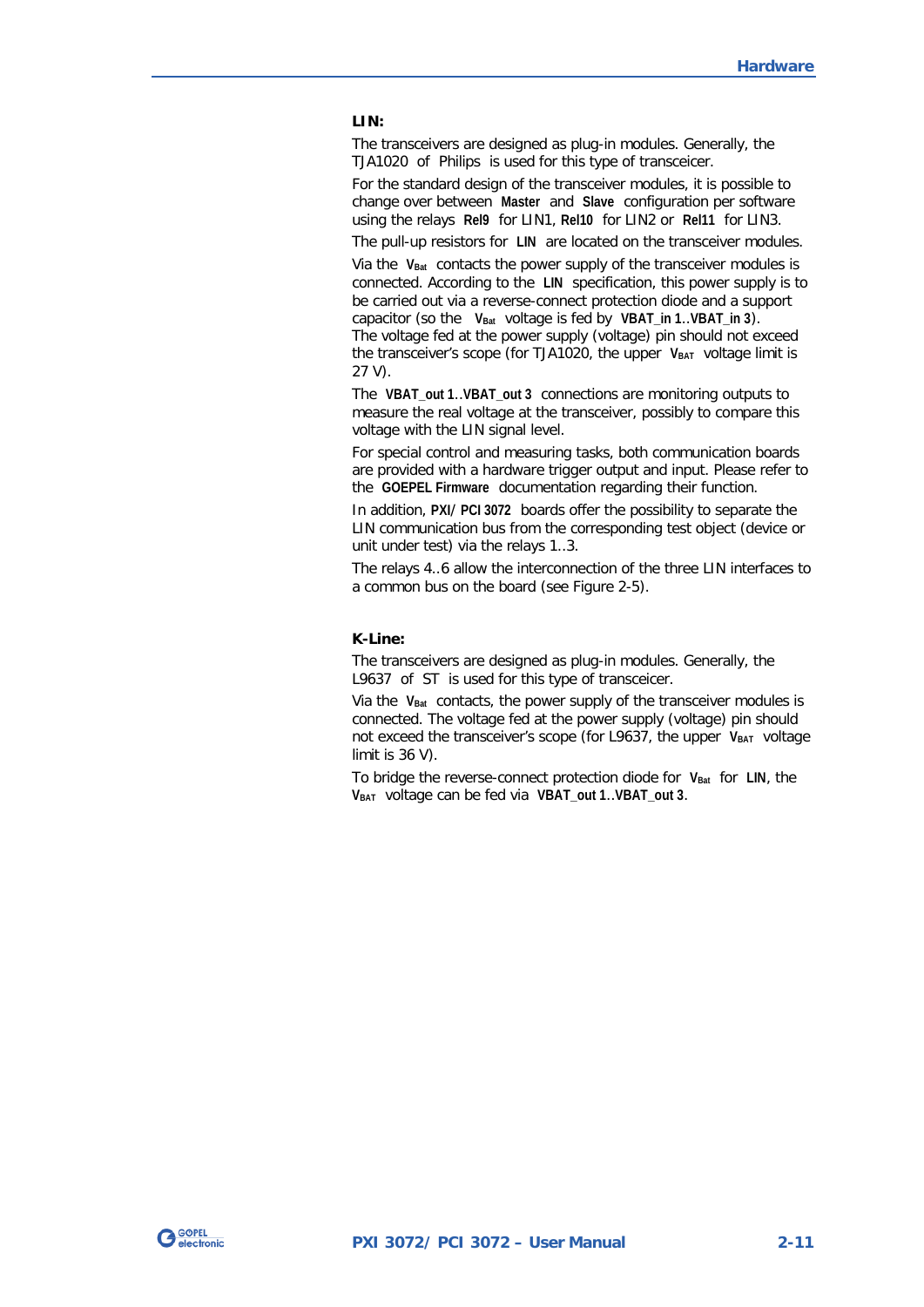<span id="page-15-0"></span>[Figure 2-6](#page-15-2) and [Figure 2-7](#page-15-1) show schematically the component side of the boards. You can see the positions of the transceiver modules, plug connectors and DIP switches. 2.3.4 Assembly



<span id="page-15-2"></span>Figure 2-6: Component side of a PXI 3072 Communication board (schematically)



<span id="page-15-1"></span>Figure 2-7: Component side of a PCI 3072 Communication board (schematically)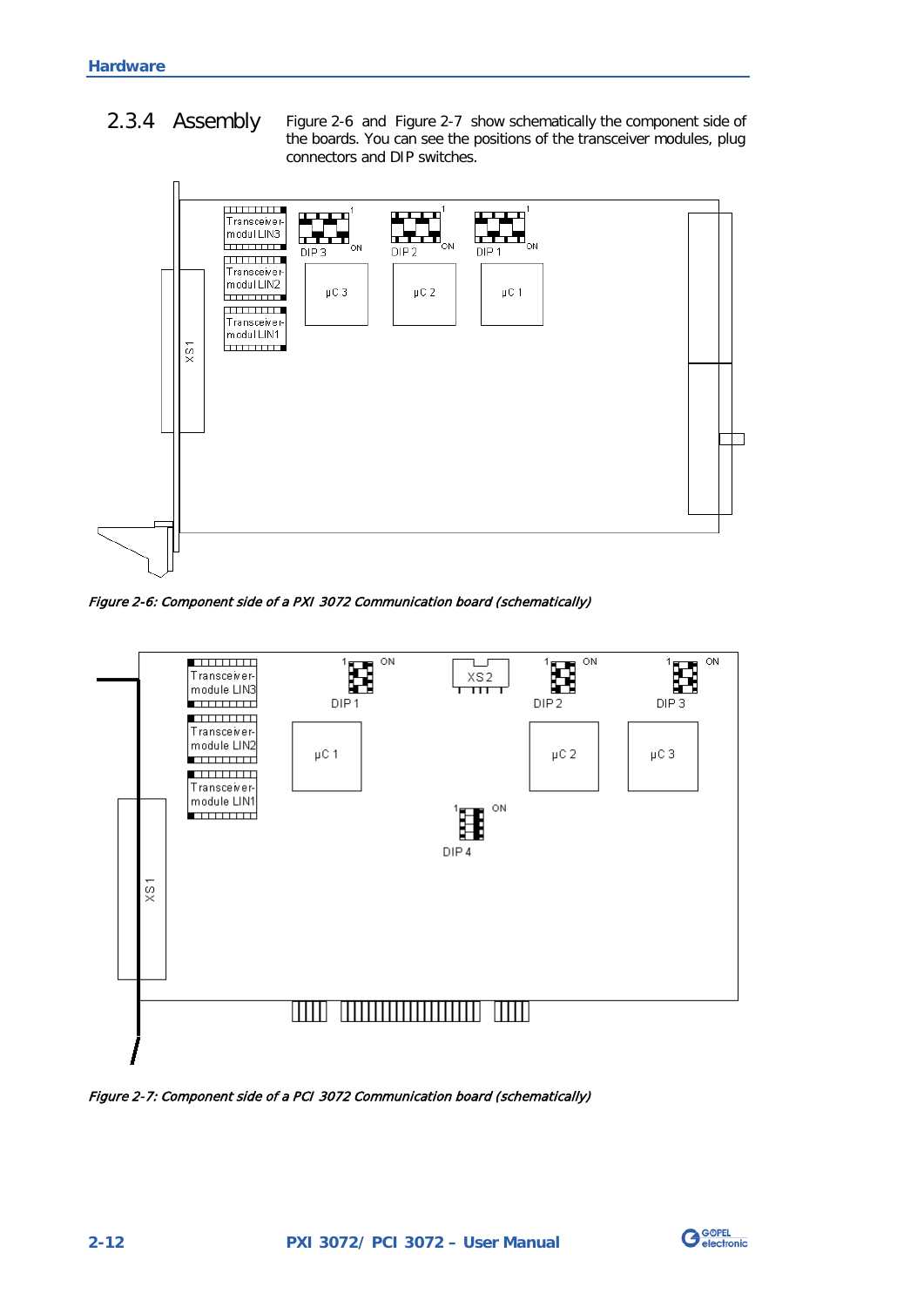|                  | explained in the following table.                                                                                                                                                                                                                                                                                                                                     |
|------------------|-----------------------------------------------------------------------------------------------------------------------------------------------------------------------------------------------------------------------------------------------------------------------------------------------------------------------------------------------------------------------|
| LIN <sub>1</sub> | Transceiver module for LIN1/KLine1                                                                                                                                                                                                                                                                                                                                    |
| LIN <sub>2</sub> | Transceiver module for LIN2/KLine2                                                                                                                                                                                                                                                                                                                                    |
| LIN <sub>3</sub> | Transceiver module for LIN3/K-Line3                                                                                                                                                                                                                                                                                                                                   |
| <b>DIP1.3</b>    | DIP switches of the PXI/PXI 3072 boards to configurate the micro controllers.<br>Do NOT change the settings!                                                                                                                                                                                                                                                          |
| DIP <sub>4</sub> | This DIP switch on a PCI 3072 board is for clear identification of the board<br>(analogously to "geographical addressing" of the PXI specification) in a system with<br>several PCI 3072 boards.<br>You can select up to 16 addressing variants this way (015). The corresponding binary<br>value set with the DIP4 switch can be read out by the delivered software. |
| XS <sub>2</sub>  | Plug connector to exchange trigger signals with other GOEPEL electronic PCI boards                                                                                                                                                                                                                                                                                    |

The configuration elements of [Figure 2-6](#page-15-2) and [Figure 2-7](#page-15-1) are explained in the following table:

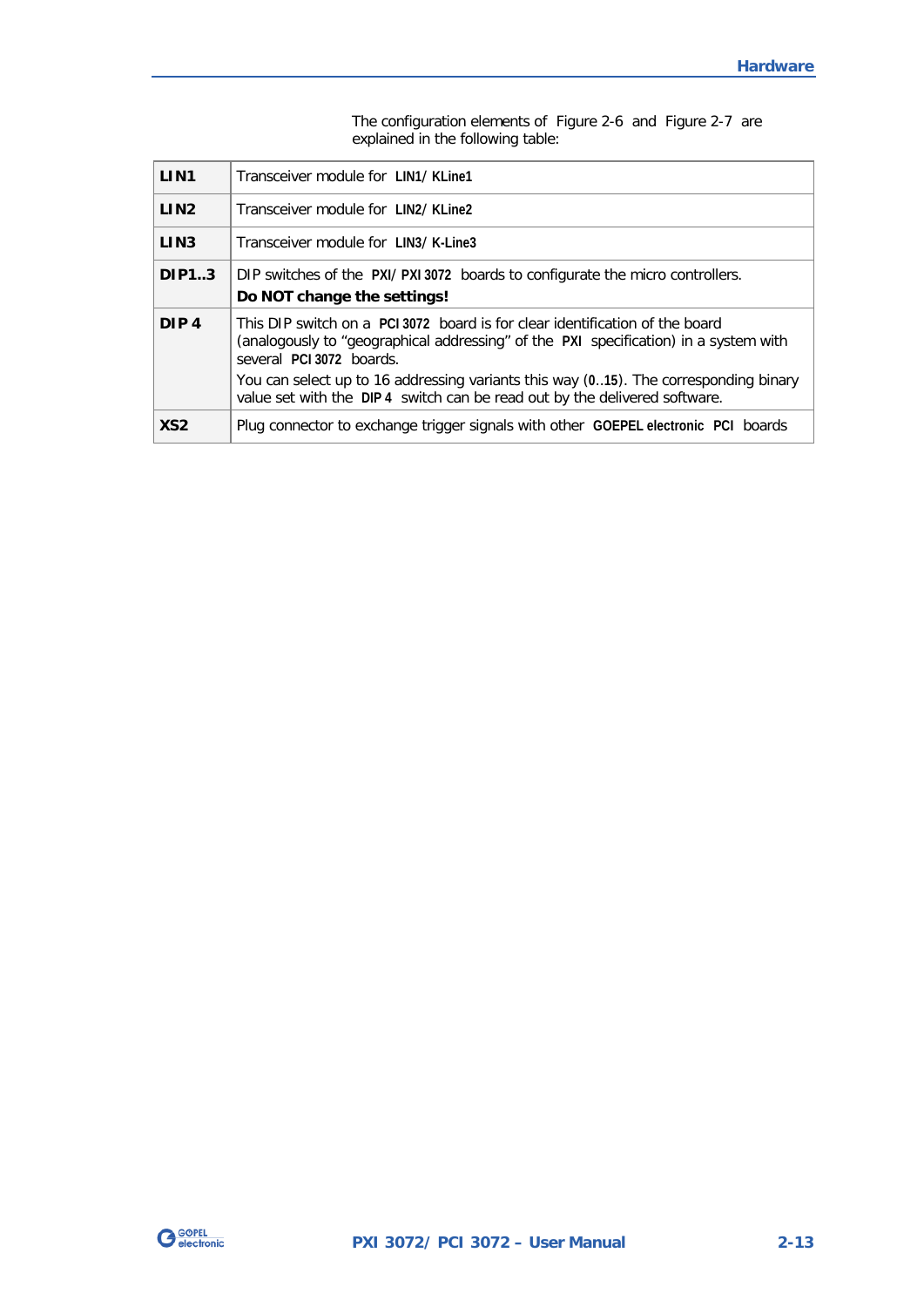## <span id="page-17-0"></span>2.3.5 Assignment Frontal Plug **Connector**

Type: DSub 25 poles socket

The interfaces are provided via this plug connector at the frontal edge of the **PXI**/ **PCI 3072** communication boards.

The assignment of both boards is identical according to the following table:

| XS1 pin        | <b>Signals name</b>      | <b>Remarks</b>         |
|----------------|--------------------------|------------------------|
| 1              | LIN1/ K-Line1            |                        |
| $\overline{2}$ | LIN2/ K-Line2            |                        |
| 3              | LIN3/K-Line3             |                        |
| $\overline{4}$ | Trigger output LIN1      | TTL signal             |
| 5              | Trigger output LIN2      | TTL signal             |
| 6              | Trigger output LIN3      | <b>TTL signal</b>      |
| $\overline{7}$ | VBAT 1 Out               |                        |
| 8              | VBAT 2 Out               |                        |
| 9              | VBAT 3 Out               |                        |
| 10             | $\overline{\phantom{0}}$ | not assigned           |
| 11             |                          | not assigned           |
| 12             | $\overline{a}$           | not assigned           |
| 13             | Gnd                      | Ground potential       |
| 14             | Wake1                    |                        |
| 15             | Wake2                    |                        |
| 16             | Wake3                    |                        |
| 17             | VBAT 1 In                |                        |
| 18             | VBAT 2 In                |                        |
| 19             | VBAT 3 In                |                        |
| 20             | Trigger input LIN 1      | Signal level: 5V. VBAT |
| 21             | Trigger input LIN 2      | Signal level: 5V. VBAT |
| 22             | Trigger input LIN 3      | Signal level: 5VVBAT   |
| 23             |                          | not assigned           |
| 24             | $\overline{a}$           | not assigned           |
| 25             | $\overline{\phantom{a}}$ | not assigned           |



For **LIN**, the PINs 14/ 15/ 16 may be connected with the WAKE lines (depending on the transceiver).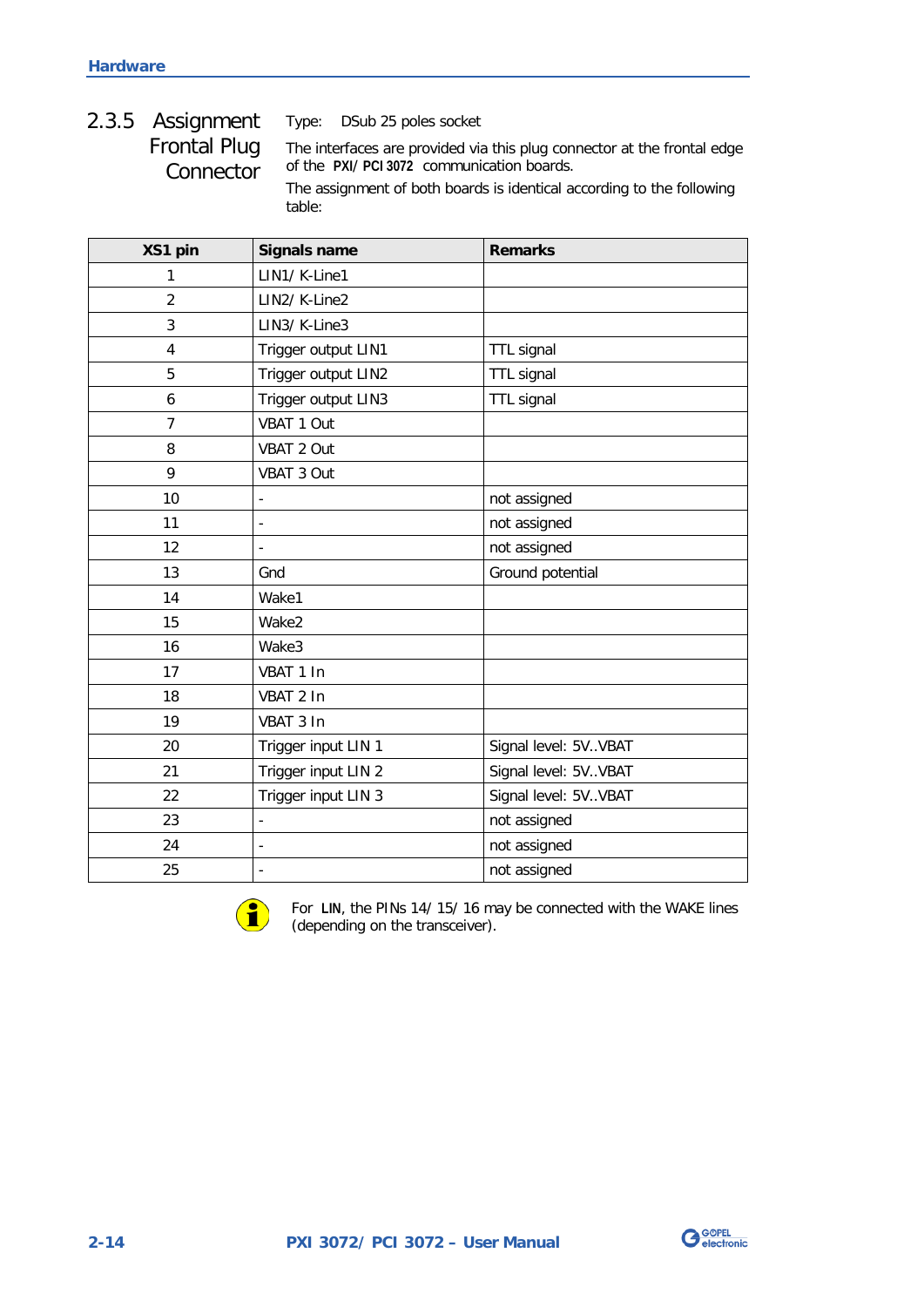## <span id="page-18-0"></span>**2.4 Delivery Notes**

**PXI**/ **PCI 3072** boards are delivered in the following basic variant:

♦ 3x **LIN** interface, to be configured as master or slave by software.



Each interface of this basic variant can also be designed as **KLine**interface.

In addition to selecting an interface, the type of the corresponding **LIN**/ **K-Line transceiver** as well as the required **Functionalities** for each **LIN**/ **K-Line** interface must be selected.

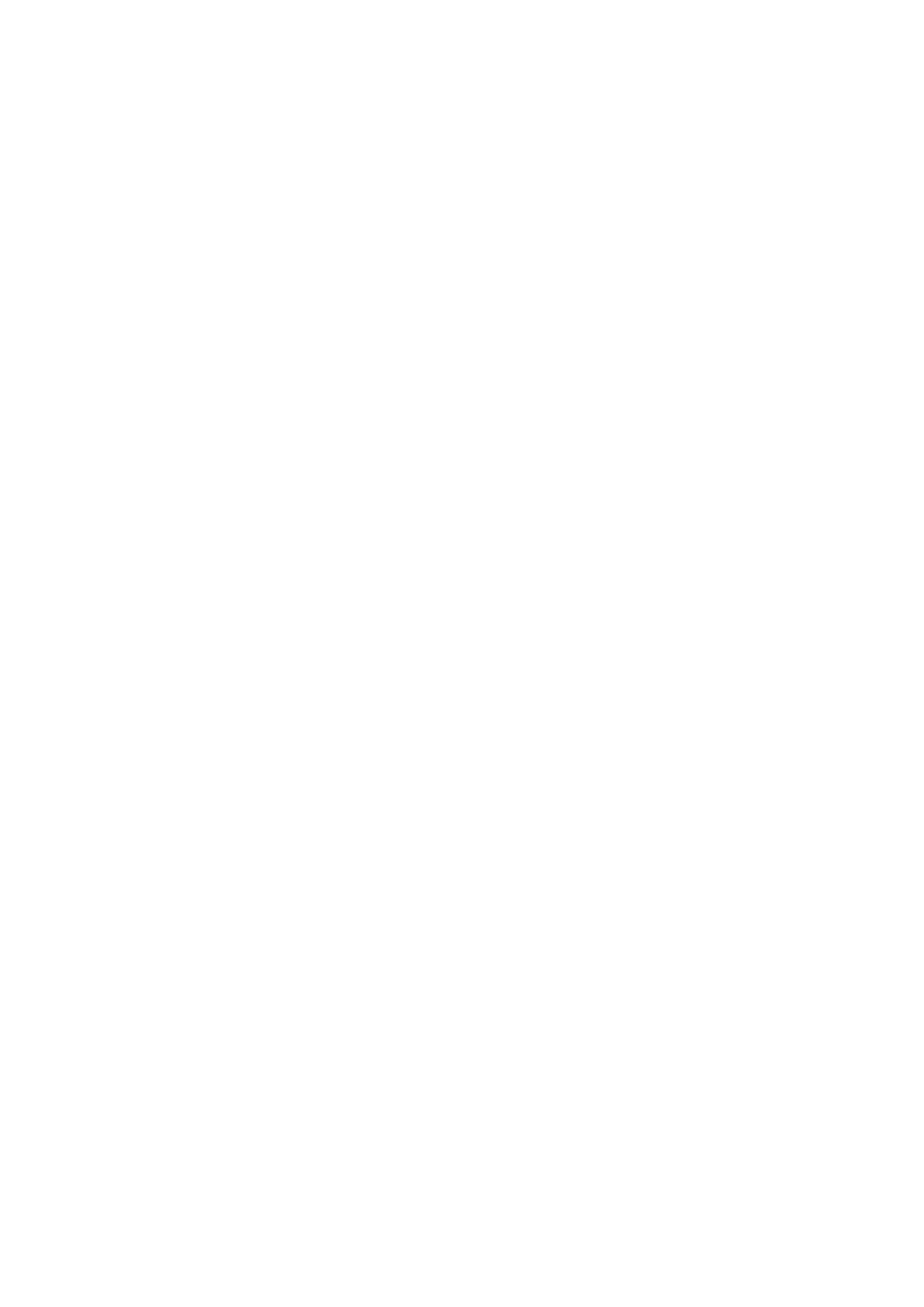## <span id="page-20-0"></span>**3 Control Software**

There are three ways to integrate **PXI 3072**/ **PCI 3072** hardware in your own applications:

- Programming via G-API
- **Programming via DLL Functions**
- **Programming with LabVIEW**

## <span id="page-20-1"></span>**3.1 Programming via G-API**

The **G\_API** (GOEPEL-API) is the favored user interface for this **GOEPEL** hardware.

You can find all necessary information in the G-API folder of the delivered CD.

## <span id="page-20-2"></span>**3.2 Programming via DLL Functions**



Programming via DLL Functions is possible also in future for existing projects which can not be processed with the **GOEPEL electronic** programming interface **G-API**.

We would be pleased to send the **GOEPEL Firmware** documentation to you on your request. Please get in touch with our sales department in case you need that.



The **GPxi3072** and **PXI3072** expressions used in the following function description stand for **PXI 3072**/ **PCI 3072**.

For the used structures, data types and error codes refer to the headers – you find the corresponding files on the supplied CD.



In this User Manual, **Controller** ALWAYS means the microcontroller assigned to a LIN or K-Line interface (with the exception of the "LIN Controller" designation on the front panel for the entire board).

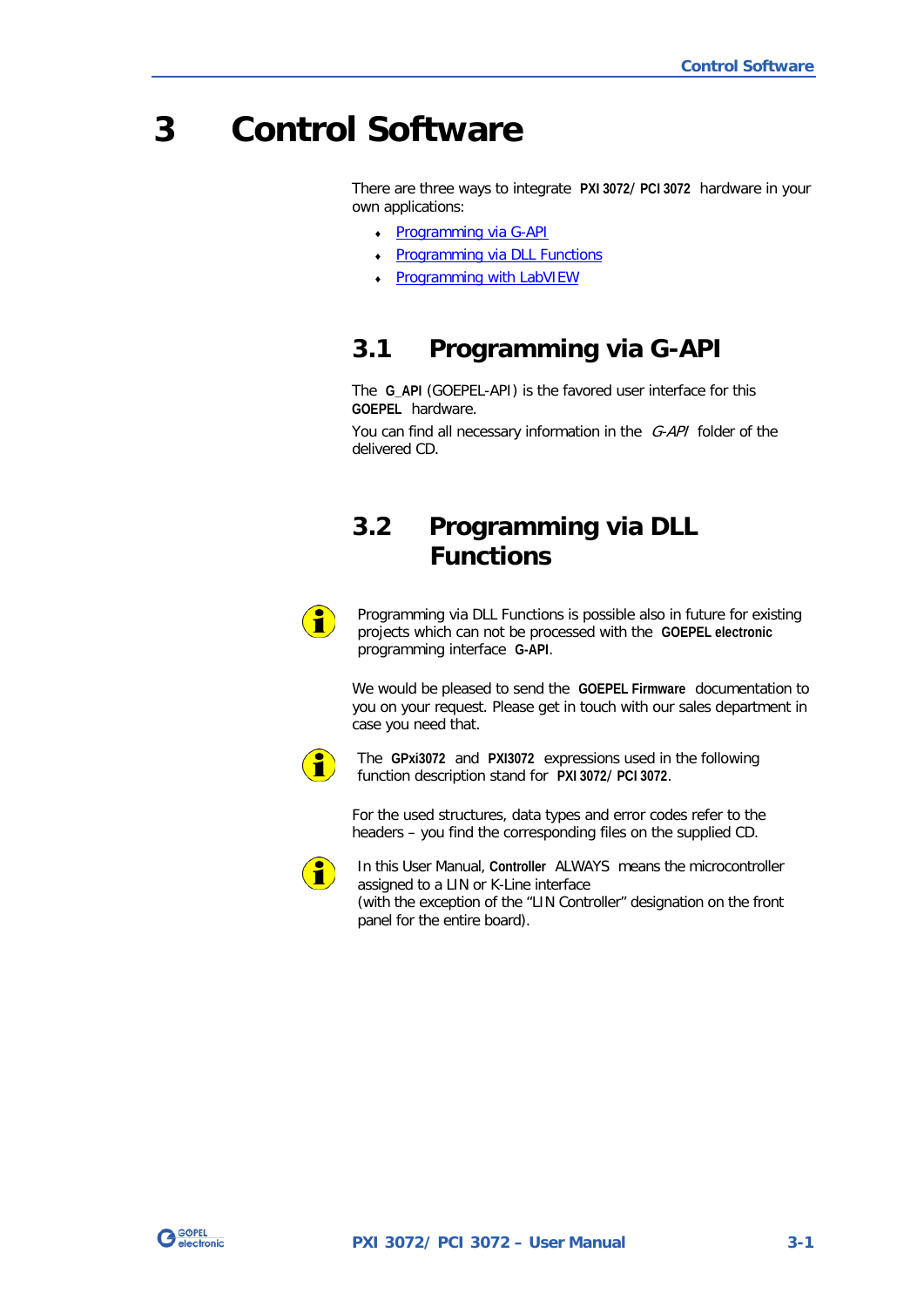<span id="page-21-0"></span>3.2.1 Windows Device Driver The DLL functions for programming using the Windows device driver are described in the following chapters:

- ♦ [DriverInfo](#page-22-0)
- ♦ [DLL Version](#page-23-0)
- ♦ [XILINX Download](#page-24-1)
- ♦ [XILINX Write Data](#page-25-1)
- DPRAM Write Instruction
- ♦ [DPRAM Read Response](#page-27-0)
- DPRAM Read Monitor
- ♦ [Reset Port](#page-29-0)

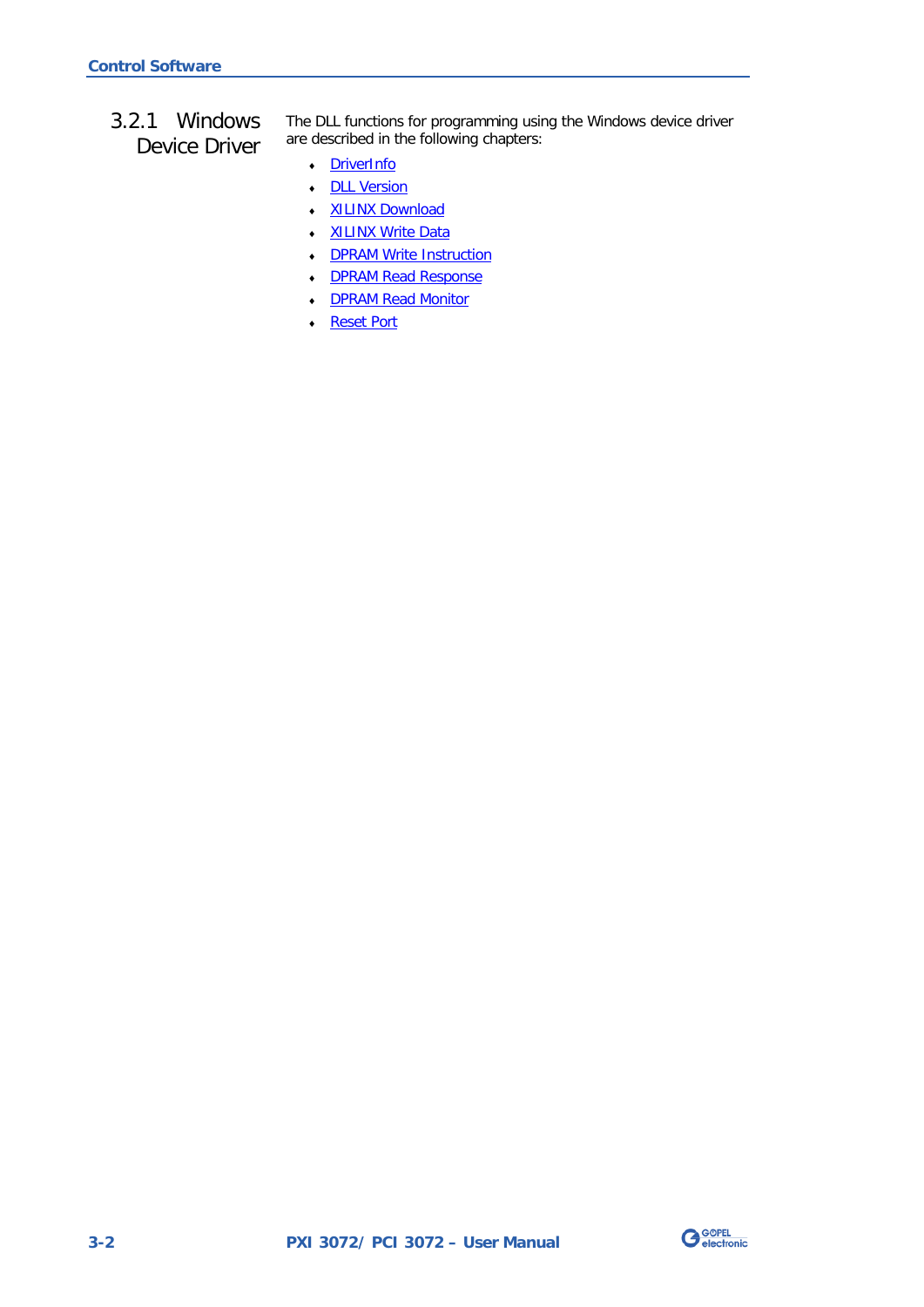<span id="page-22-0"></span>The **GPxi3072\_GetDriverInfo** function is for the status query of the hardware driver. 3.2.1.1 DriverInfo

#### **Format:**

int GPxi3072\_GetDriverInfo(GPxi3072\_StructDriverInfo \*pDriverInfo);

#### **Parameters:**

Pointer, for example **pDriverInfo**, to a data structure For the structure, see the *GPxi3072.h* file on the supplied CD

#### **Description:**

The **GPxi3072\_GetDriverInfo** function returns information regarding the status of the hardware driver.

For this reason, the address of a **pDriverInfo** pointer has to be transferred to the function. The structure **pDriverInfo** is pointing to is filled with various

information within the function.

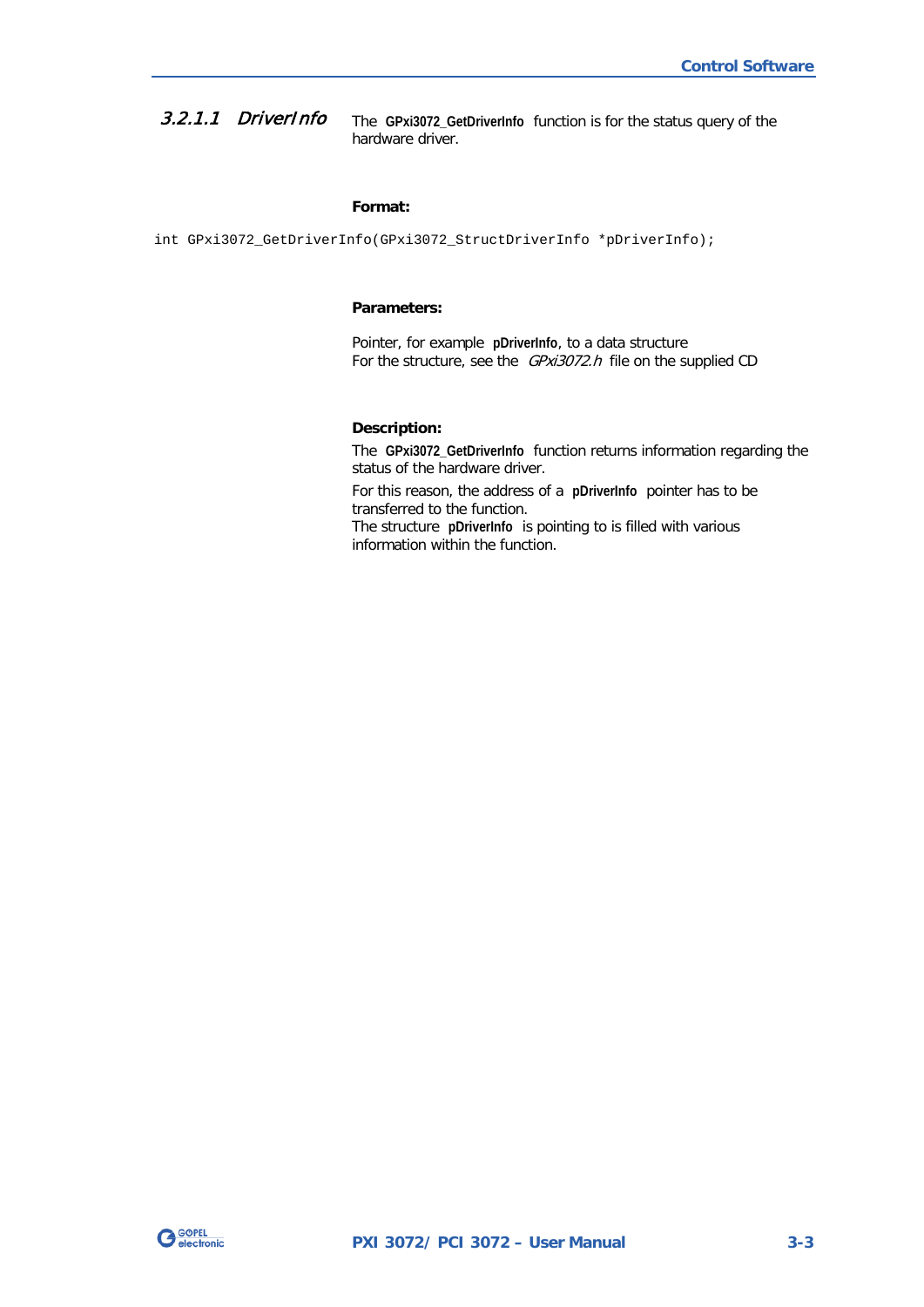<span id="page-23-0"></span>The **GPxi3072\_DLL\_Version** function is for the version number query of the DLL. 3.2.1.2 DLL Version

#### **Format:**

int GPxi3072\_DLL\_Version(unsigned long \*pVersion);

#### **Parameter**

Pointer, for example **pVersion**, to the Version number

#### **Description:**

The **GPxi3072\_DLL\_Version** function returns the version number of the GPxi3072w.dll as an integer value.

#### **Example:**

Version number **1.23** is returned as **123**, and version number **1.60** as **160**.

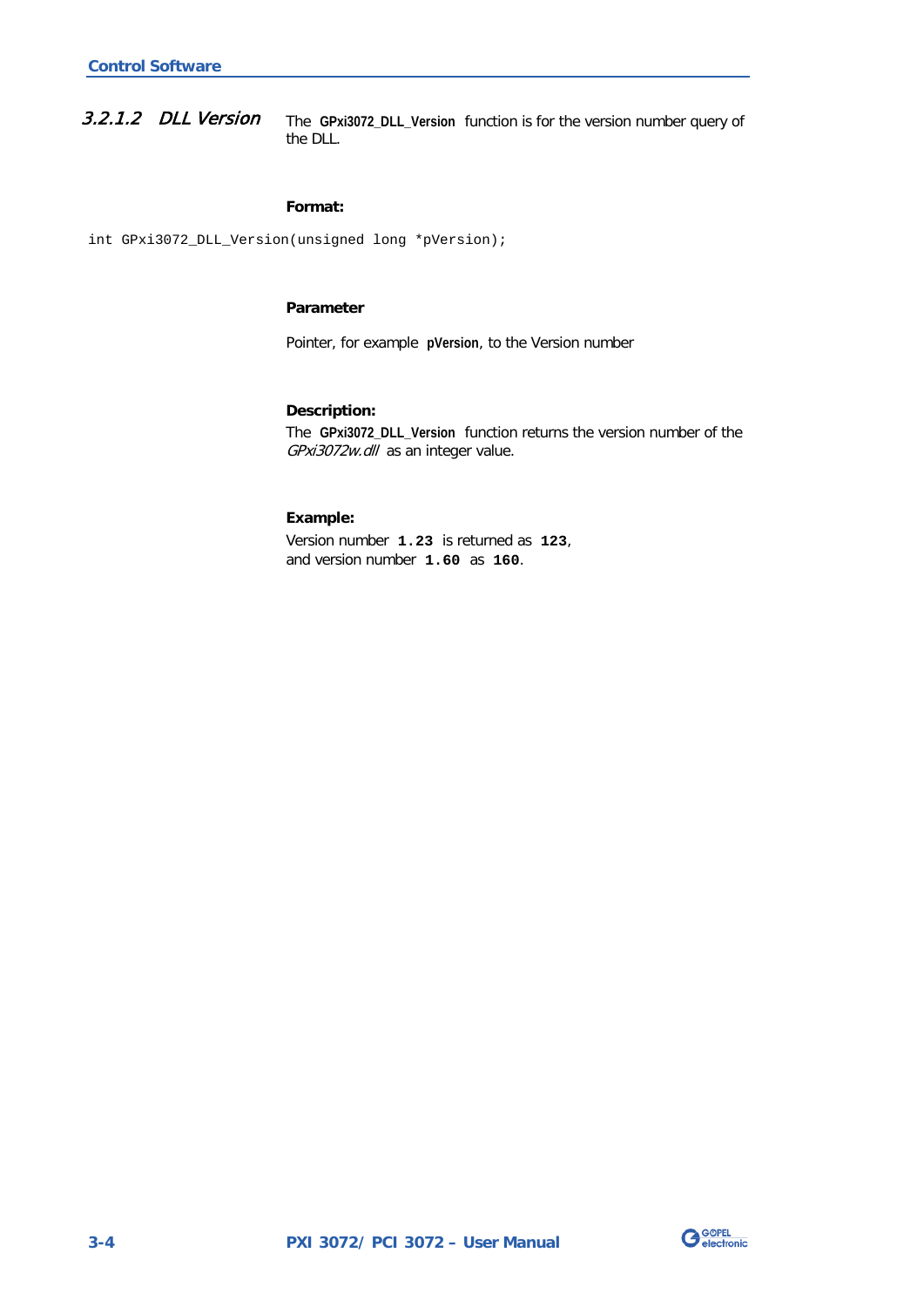#### <span id="page-24-1"></span><span id="page-24-0"></span>The **GPxi3072\_XilinxDownload** function is to load an FPGA file to the XILINX. 3.2.1.3 XILINX **Download**

#### **Format:**

int GPxi3072\_XilinxDownload(unsigned long card, char \*pFileName);

#### **Parameters:**

**card**

Index of the **PXI**/ **PCI 3072** board, beginning left with **1**

Pointer, for example **pFileName**, to the path of the FPGA file to be loaded

#### **Description:**

The **GPxi3072\_XilinxDownload** function allows to load an FPGA file (\*.cfd extension) to the XILINX. This file serves, among other possibilities, to read the geographical slot address in the **PXI** Rack. The loaded data is volatile. Therefore the function has to be executed again after switching off power.



After **XilinxDownload**, a delay of about **500 ms** is required (as the controllers execute a power-on reset).

Then, carry out the **0x10 Software Reset** firmware command for all controllers to come into the normal operating mode from bootloader mode.

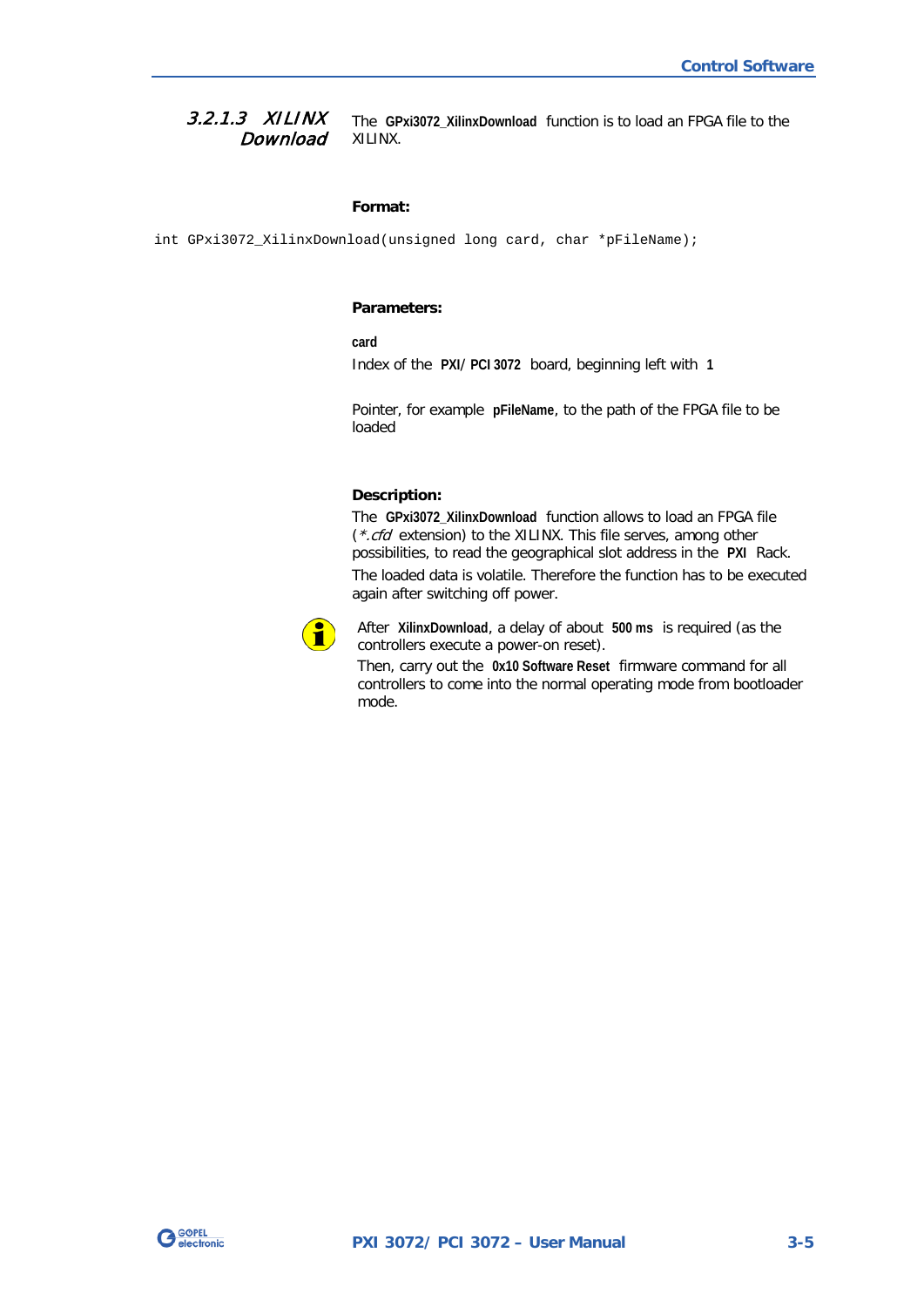#### <span id="page-25-1"></span><span id="page-25-0"></span>The **GPxi3072\_XilinxWriteData** function allows the configuration and execution of functions provided by the XILINX. 3.2.1.4 XILINX Write Data

#### **Format:**

int GPxi3072\_XilinxWriteData(unsigned char \*data, unsigned long \*length);

#### **Parameters:**

Pointer, for example **data** , to the Write data area (currently max. **128** bytes per command)

#### **length**

Size of the memory area **data** is pointing to (in bytes)

#### **Description:**

Before using the functionality of the XILINX, the corresponding FPGA file must have been loaded by **GPxi3072\_XilinxDownload** (see XILINX [Download\)](#page-24-1).

The data format consists of four bytes including the command. If necessary parameter bytes can follow.

Data format: 1<sup>st</sup> byte: 0x48 (StartByte)

2nd byte: **card** (index of the **PXI**/ **PCI 3072** board, beginning left with **1**) 3rd byte: **0x00 (Reserved Byte)**

4<sup>th</sup> byte: XILINX command

Currently supported XILINX command:

**0x10** PowerOnReset for the complete board

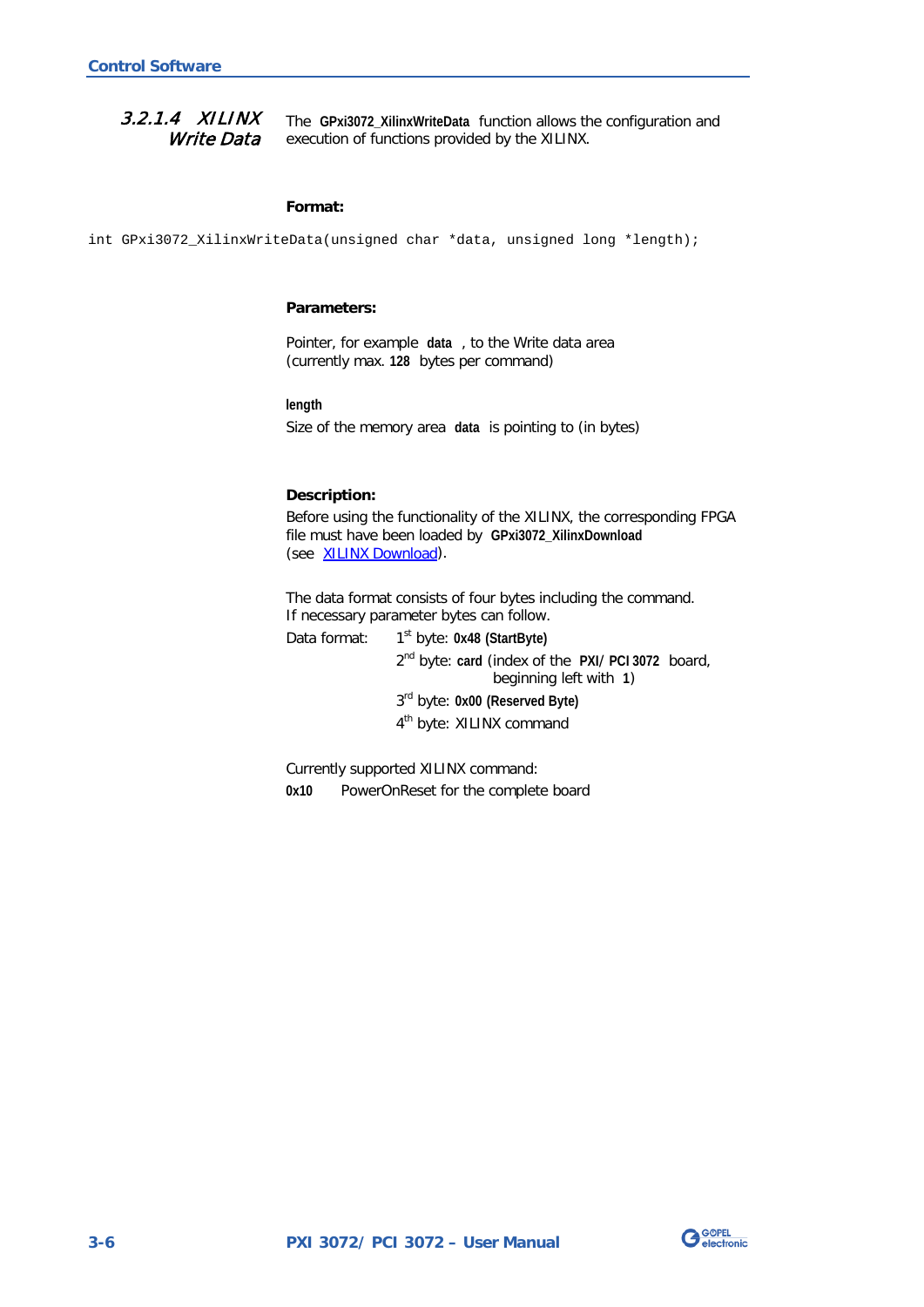#### <span id="page-26-0"></span>3.2.1.5 DPRAM Write Instruction

The **GPxi3072\_DpramWriteInstruction** is for sending a command to the selected controller.

#### **Format:**

int GPxi3072\_DpramWriteInstruction(unsigned char \*data, unsigned long length);

#### **Parameters:**

Pointer, for example **data**, to the Write data area, consisting of **Command Header** and **Command Bytes** (currently max. **1024** bytes per command)

**length**

Size of the memory area **data** is pointing to (in bytes)

#### **Description:**

The **GPxi3072\_DpramWriteInstruction** function sends a command to the selected controller.

In the header of the structure **data** is pointing to, there is the information regarding the **PXI**/ **PCI 3072** board and the belonging controller to be activated by this function. Therefore these parameters are not to be given separately.

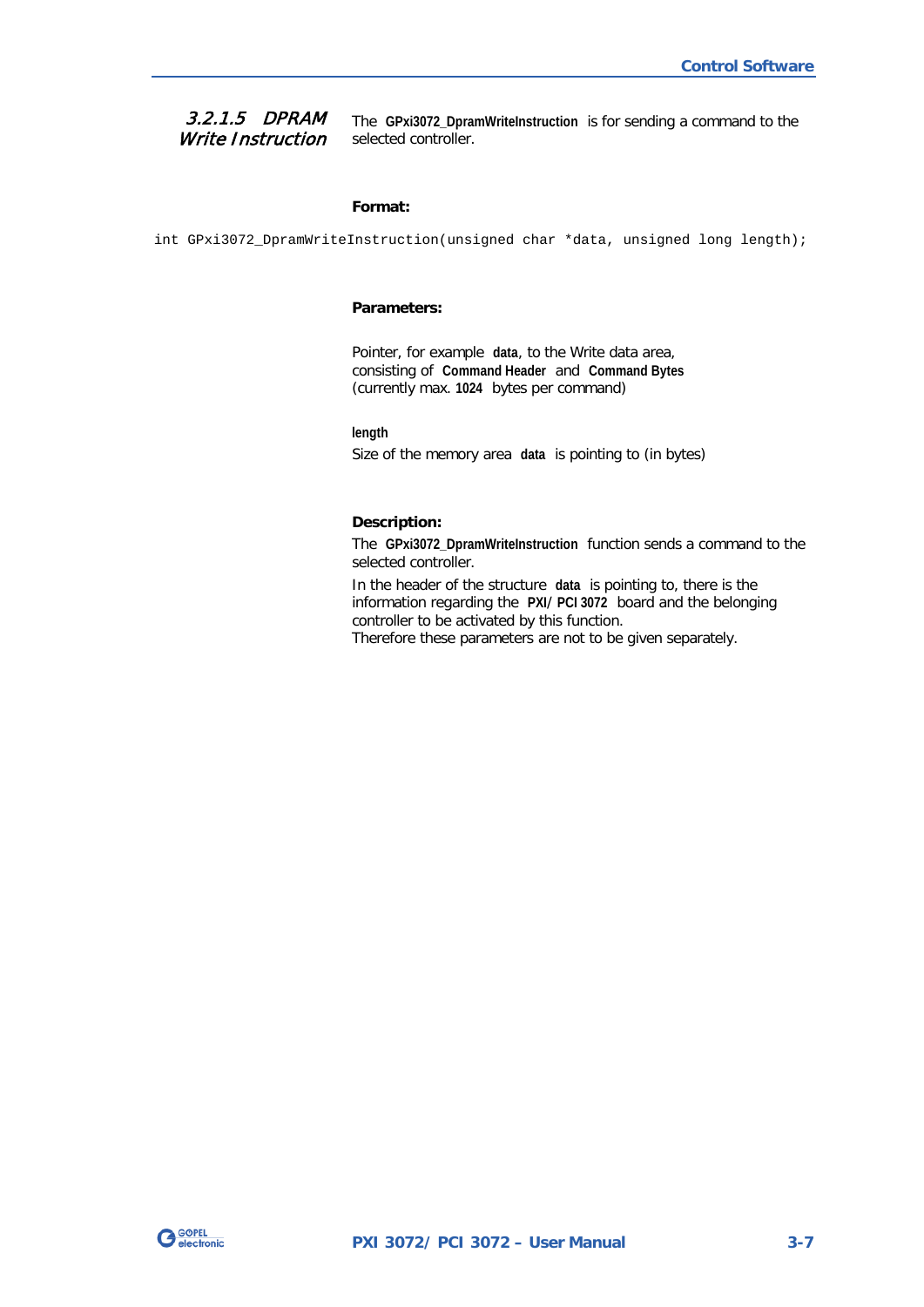<span id="page-27-0"></span>3.2.1.6 DPRAM Read Response

The **GPxi3072\_DpramReadResponse** function is for reading a response from the selected controller.

#### **Format:**

int GPxi3072\_DpramReadResponse(unsigned long card, unsigned long port, unsigned char \*data, unsigned long \*length):

#### **Parameters:**

**card**

Index of the **PXI**/ **PCI 3072** board, beginning left with **1**

**port**

Number of the controller (**1**..**3**)

Pointer, for example **data**, to the Read data area, consisting of **Response Header** and **Response Bytes** (currently max. **1024** bytes per response)

#### **length**

Value of the parameter before function call: Size of the buffer pointed by **data** in bytes

Value of the parameter after function call: Number of bytes actually read

#### **Description:**

The **GPxi3072\_DpramReadResponse** function reads back the oldest response written by the controller (**1**..**3**) into the **Response** area of the DPRAM.

If several responses have been provided by the corresponding controller, but not read, they are not lost but stored in the form of a list.

On calling up, the **GPxi3072\_DpramReadResponse** function continues to supply data until this list contains no more entries.

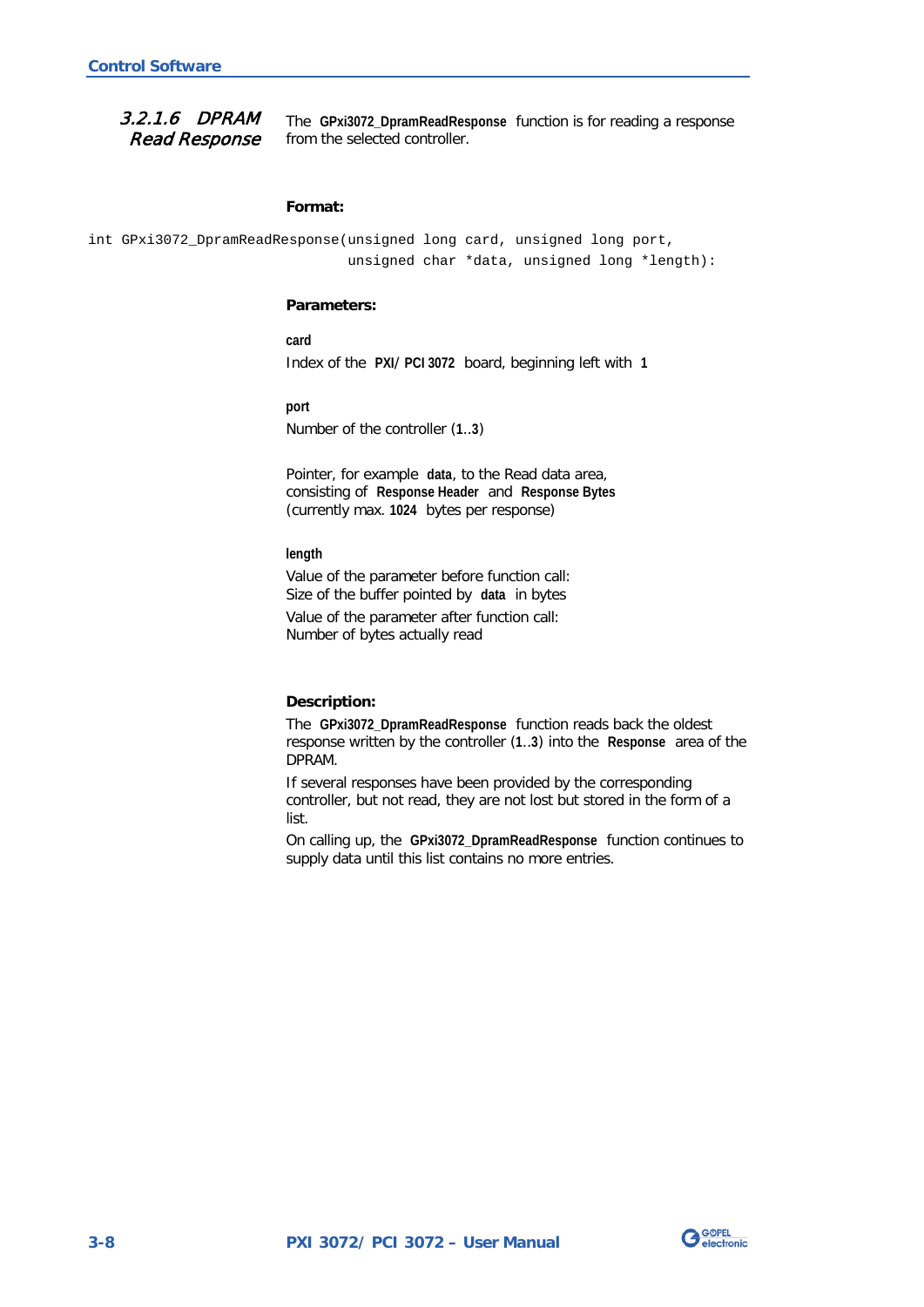#### <span id="page-28-0"></span>The **GPxi3072\_DpramReadMonitor** is for reading the monitor data of the selected controller. 3.2.1.7 DPRAM Read Monitor

#### **Format:**

```
int GPxi3072_DpramReadMonitor(unsigned long card, unsigned long port,
                   unsigned char *data, unsigned long *length);
```
#### **Parameters:**

**card** Index of the **PXI**/ **PCI 3072** board, beginning left with **1**

#### **port**

Number of the controller (**1**..**3**)

Pointer, for example **data**, to the Read data area (max. **20kByte**)

#### **length**

Value of the parameter before function call: Size of the buffer pointed by **data** in bytes

Value of the parameter after function call: Number of monitor entries actually read

#### **Description:**

The **GPxi3072\_DpramReadMonitor** function reads the data found in the monitor area of the DPRAM.

This concerns exclusively the data provided by the controller in the **Buffer reception** monitor **Mode**.

That means, the normal DPRAM **Response** area is separated from DPRAM's monitor data area (**Buffer reception**).

**20 bytes** are required per monitor entry.The **length** given back is already divided by these 20 bytes and corresponds in this way to the number of monitor entries actually read.

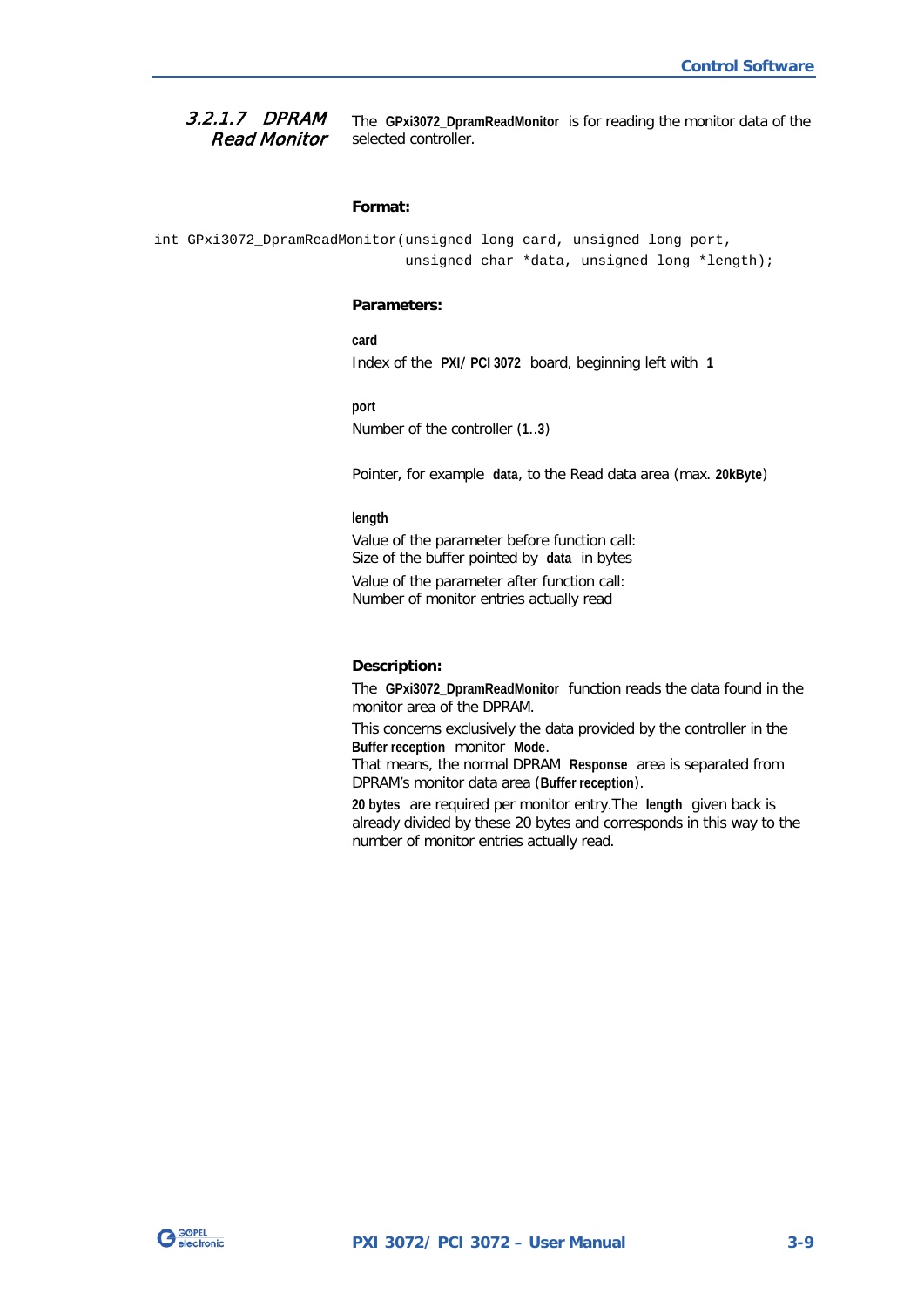<span id="page-29-0"></span>The **GPxi3072\_ResetPort** function is for releasing a software reset for the selected controller. 3.2.1.8 Reset Port

#### **Format**

int GPxi3072\_ResetPort(unsigned long card, unsigned long port);

#### **Parameters:**

**card** Index of the **PXI**/ **PCI 3072** board, beginning left with **1**

**port**

Number of the controller (**1**..**3**)

#### **Description:**

The **GPxi3072\_ResetPort** function releases a software reset for the selected controller of a **PXI**/ **PCI 3072** board.

This releasing procedure is executed via a separate interrupt channel, NOT via the command interpreter of the software (**0x10 Software Reset** firmware command).

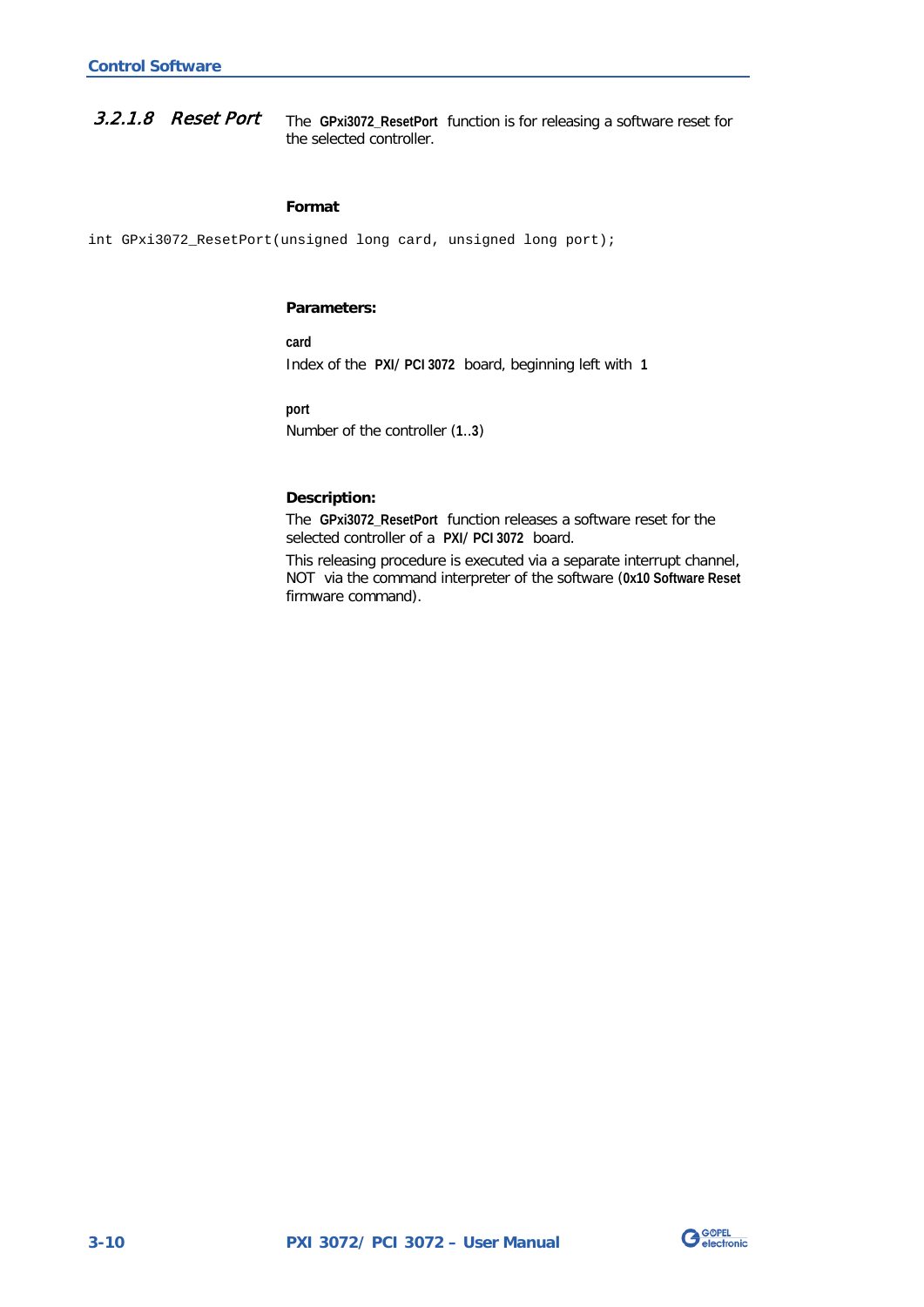## <span id="page-30-0"></span>3.2.2 VISA Device Driver

The DLL functions for programming using the VISA device driver are described in the following sections:

- ♦ [Init](#page-31-2)
- ♦ [Done](#page-31-2)
- ♦ [Driver Info](#page-32-1)
- XILINX Download
- ♦ [XILINX Write Data](#page-34-1)
- Write Data
- Read Data
- ♦ [Reset Port](#page-37-0)

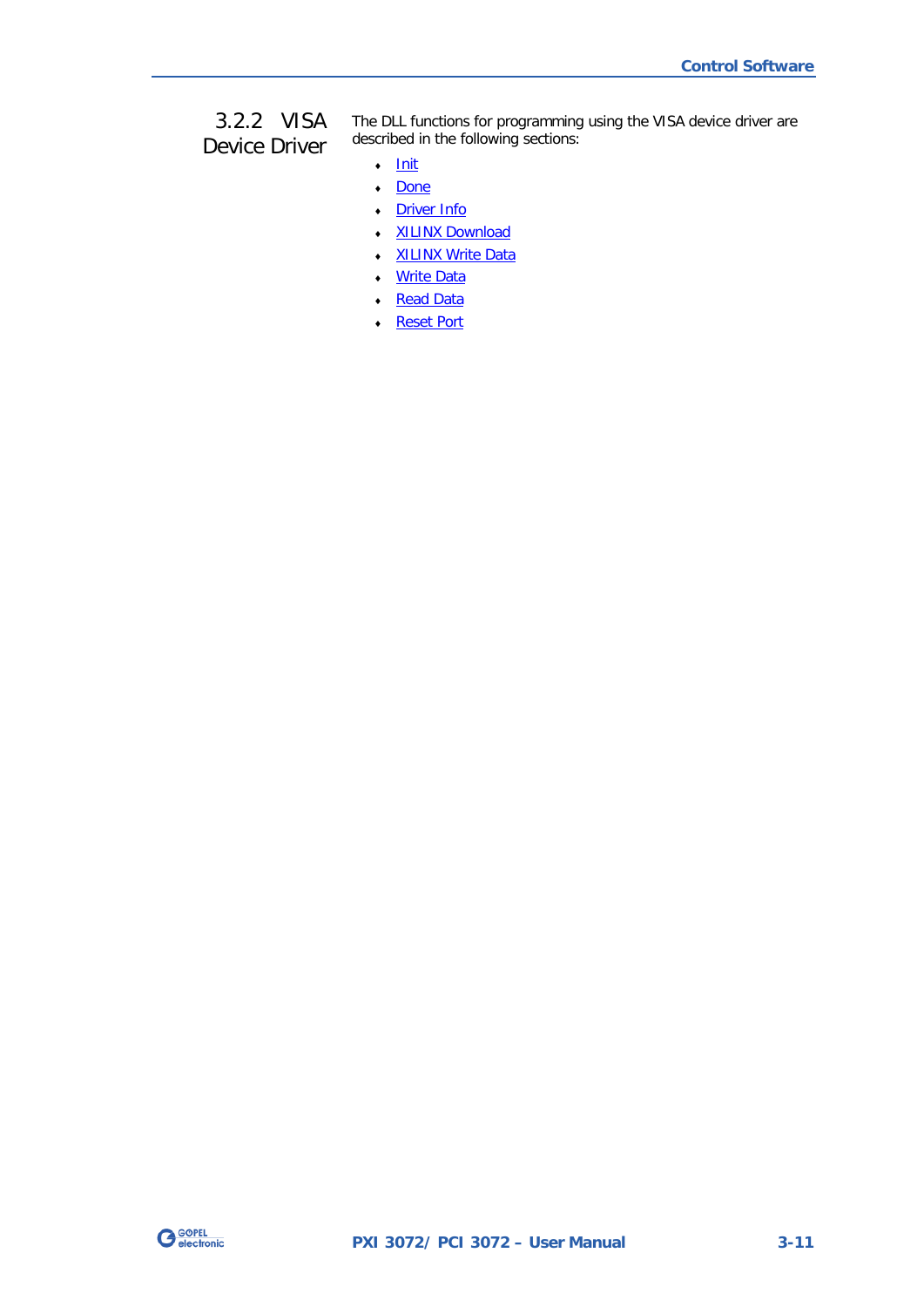<span id="page-31-2"></span><span id="page-31-0"></span>The **PXI3072\_Init** function is for opening VISA sessions for the system's **PXI**/ **PCI 3072** boards including initialization. 3.2.2.1 Init

#### **Format:**

ViStatus PXI3072\_Init(ViUInt32 \*CardCount);

#### **Parameter:**

**CardCount** Number of the system's **PXI**/ **PCI 3072** boards recognized by the VISA driver.

#### **Description:**

The **PXI3072\_Init** function searches for all **PXI**/ **PCI 3072** boards of the system and opens the required sessions. Additionally, board internal initializations are carried out. Therefore this function must be executed as the first step.

<span id="page-31-1"></span>The **PXI3072\_Done** function closes all VISA sessions of the system's **PXI**/ **PCI 3072** boards. 3.2.2.2 Done

#### **Format:**

ViStatus PXI3072\_Done(void)

#### **Parameters:**

none

#### **Description:**

The **PXI3072\_Done** function closes all VISA sessions of the system's **PXI**/ **PCI 3072** boards.

No further access to the boards is possible, then.

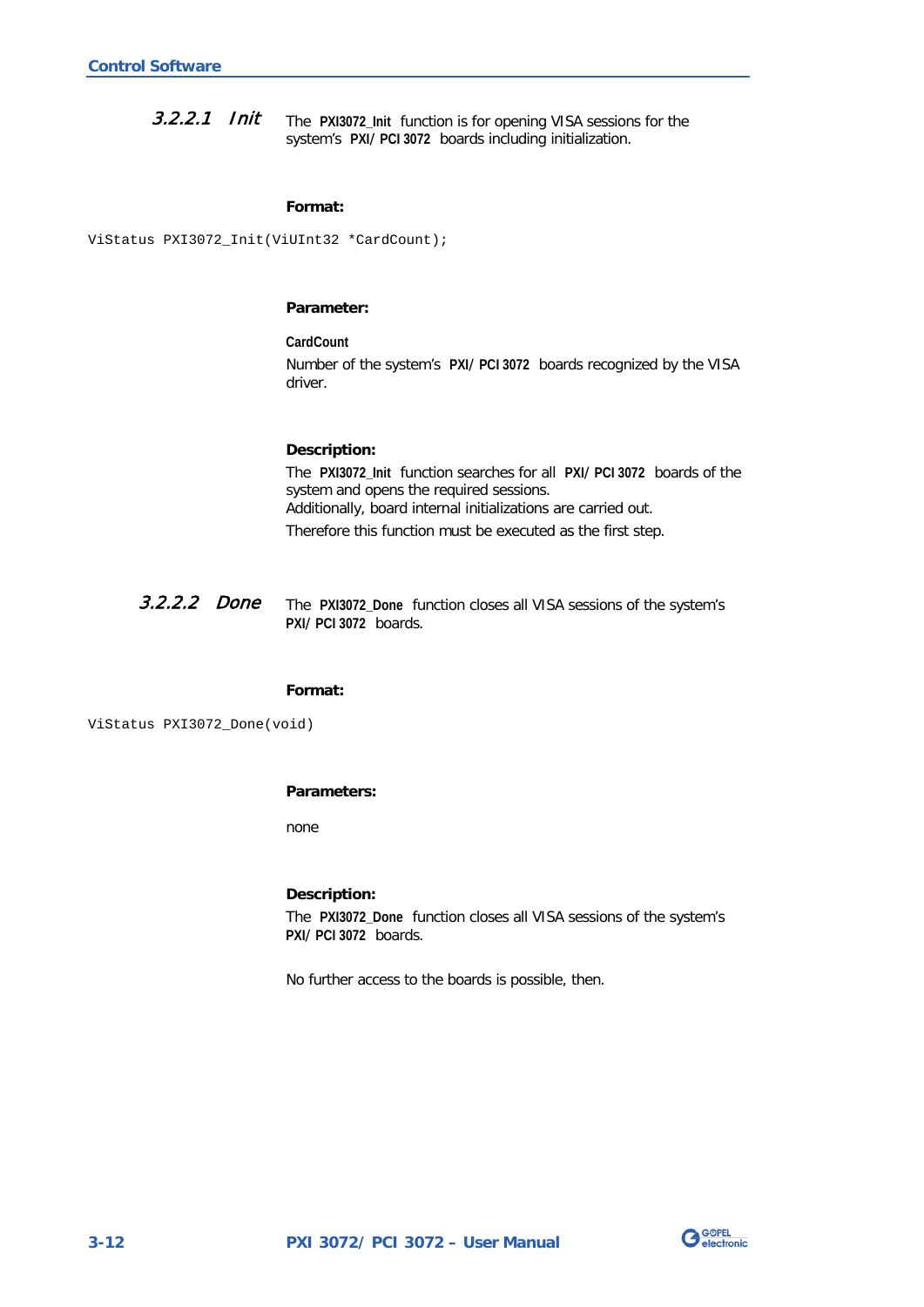<span id="page-32-1"></span><span id="page-32-0"></span>The **PXI3072\_DriverInfo** function provides general information regarding driver and board. 3.2.2.3 Driver Info

#### **Format:**

ViStatus PXI3072\_DriverInfo(PXI3072\_StructDriverInfo \*DriverData, ViChar \*DeviceName);

#### **Parameters:**

Pointer, for example **DriverData**, to a data structure For the structure see the PXI3072\_API.h file of the supplied CD

#### **DeviceName**

Array[K\_DEV\_MAX][K\_RES\_NAME\_LENGTH] (see PXI3072\_API.h )

#### **Description:**

The **PXI3072\_DriverInfo** function provides information regarding the driver and the system's **PXI**/ **PCI 3072** boards.

The **DeviceName** indicates the resource names registered by VISA. This information correlates with the display of **NI MAX**.

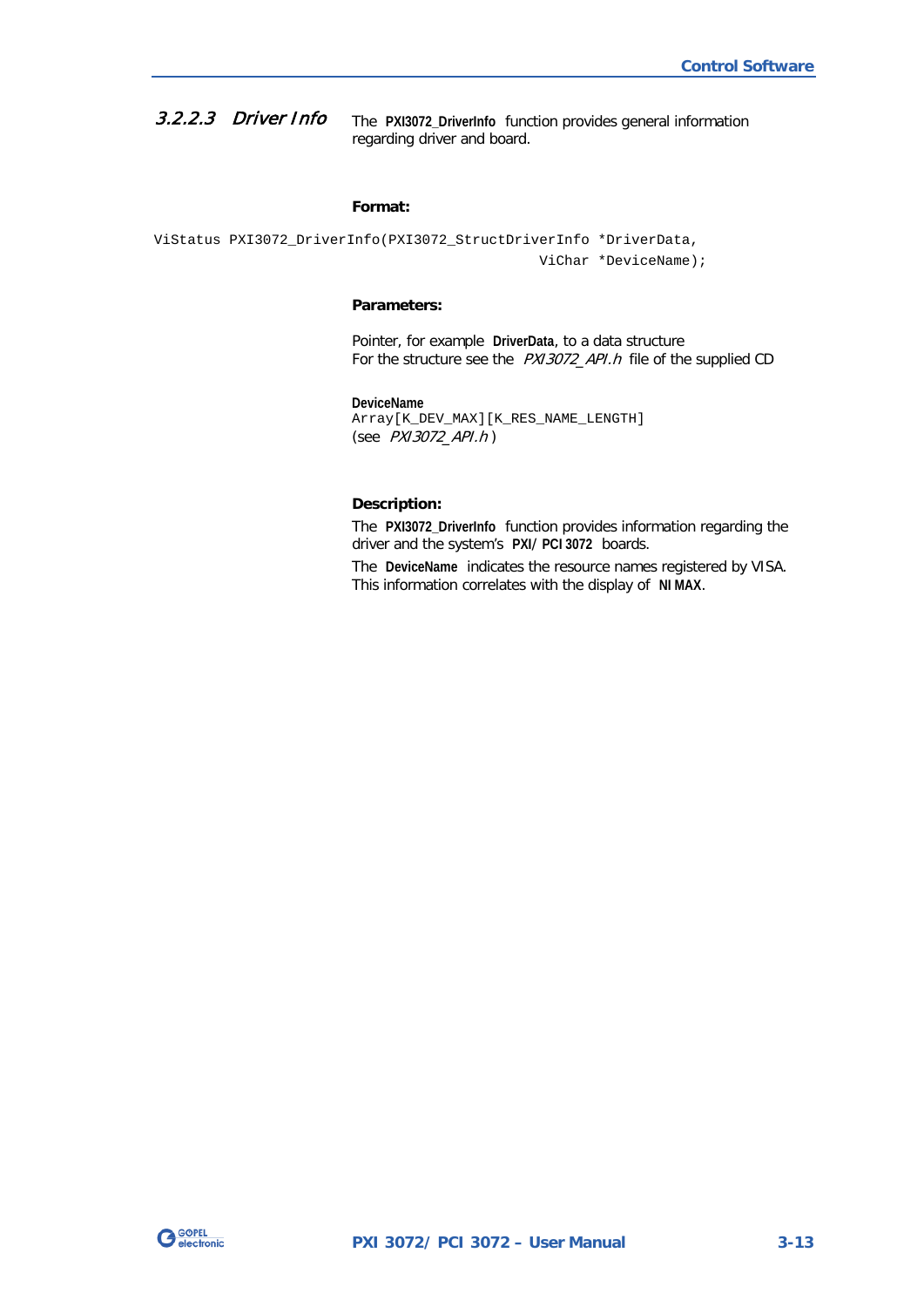<span id="page-33-1"></span><span id="page-33-0"></span>The **PXI3072\_XilinxDownload** function is to load an FPGA file to the XILINX. 3.2.2.4 XILINX Download

#### **Format:**

ViStatus PXI3072\_XilinxDownload(ViUInt32 Card, ViChar \*FileName);

#### **Parameters:**

**card**

Index of the **PXI**/ **PCI 3072** board, beginning left with **1**

Pointer, for example **FileName**, to the path of the FPGA file to be loaded

#### **Description:**

The **GPxi3072\_XilinxDownload** function allows to load an FPGA file (\*.cfd extension) to the XILINX. This file serves, among other possibilities, to read the geographical slot address in the **PXI** rack. The loaded data is volatile. Therefore the function has to be executed again after switching off power.



After **XilinxDownload**, a delay of about **500 ms** is required (as all controllers execute a power-on reset).

Then, carry out the **0x10 Software Reset** firmware command for all controllers to come into the normal operating mode from bootloader mode.

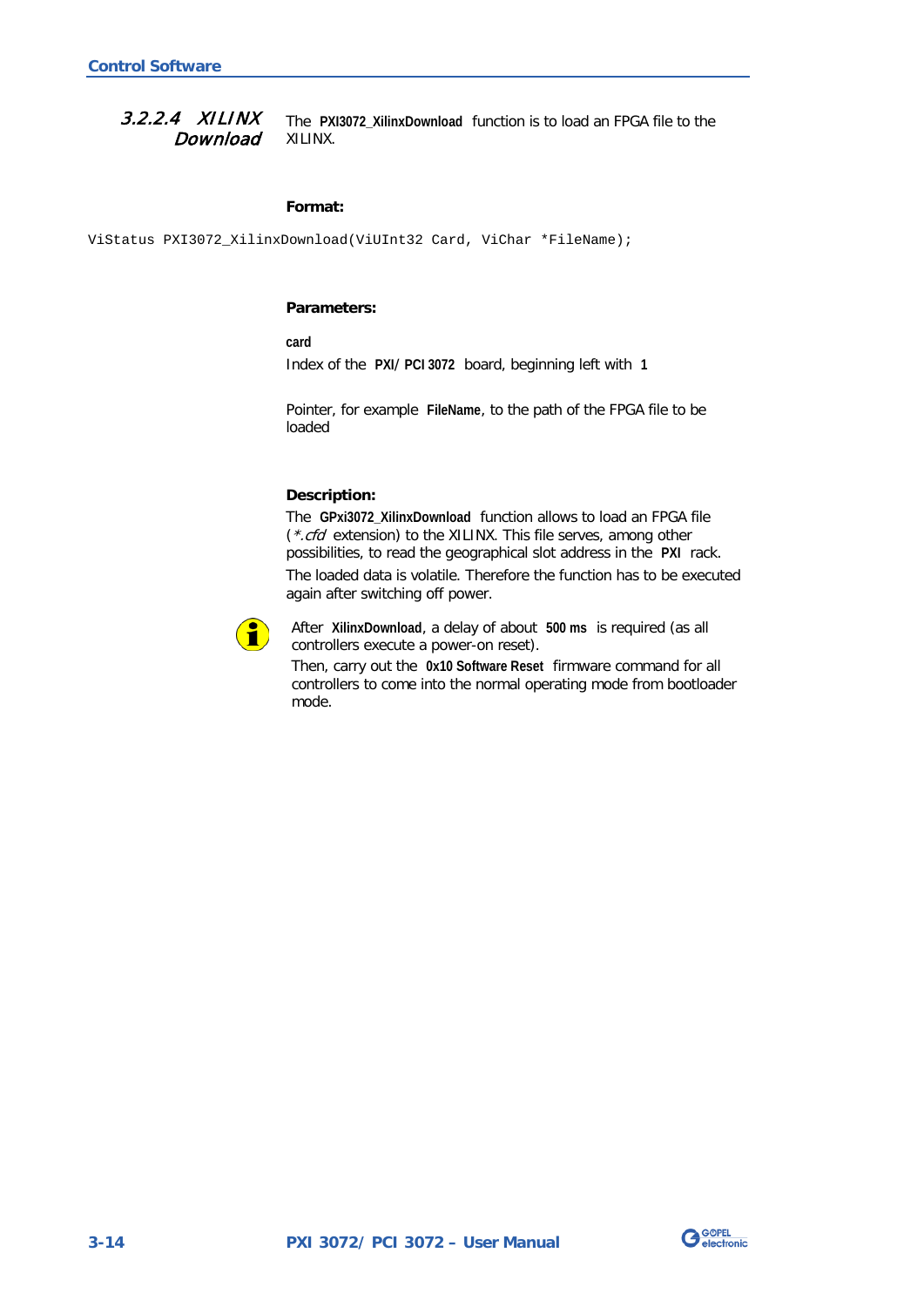<span id="page-34-1"></span><span id="page-34-0"></span>The **PXI3072\_XilinxWriteData** function allows the configuration and execution of functions provided by the XILINX. 3.2.2.5 XILINX Write Data

#### **Format:**

ViStatus PXI3072\_XilinxWriteData(ViUInt8 WriteData[]);

#### **Parameter:**

Pointer, for example **WriteData** ,to the Write data area (currently max. **128** bytes per command)

#### **Description:**

Before using the functionality of the XILINX, the corresponding FPGA file must have been loaded by **PXI3072\_XilinxDownload** (see [XILINX Download\)](#page-33-1).

The data format consists of four bytes including the command. If necessary parameter bytes can follow.

Data format: 1<sup>st</sup> byte: 0x48 (StartByte)

2nd byte: **card** (index of the **PXI**/ **PCI 3072** board, beginning left with **1**) 3rd byte: **0x00** (Reserved byte)

4<sup>th</sup> byte: XILINX command

Currently supported XILINX command: **0x10** PowerOnReset for the complete board

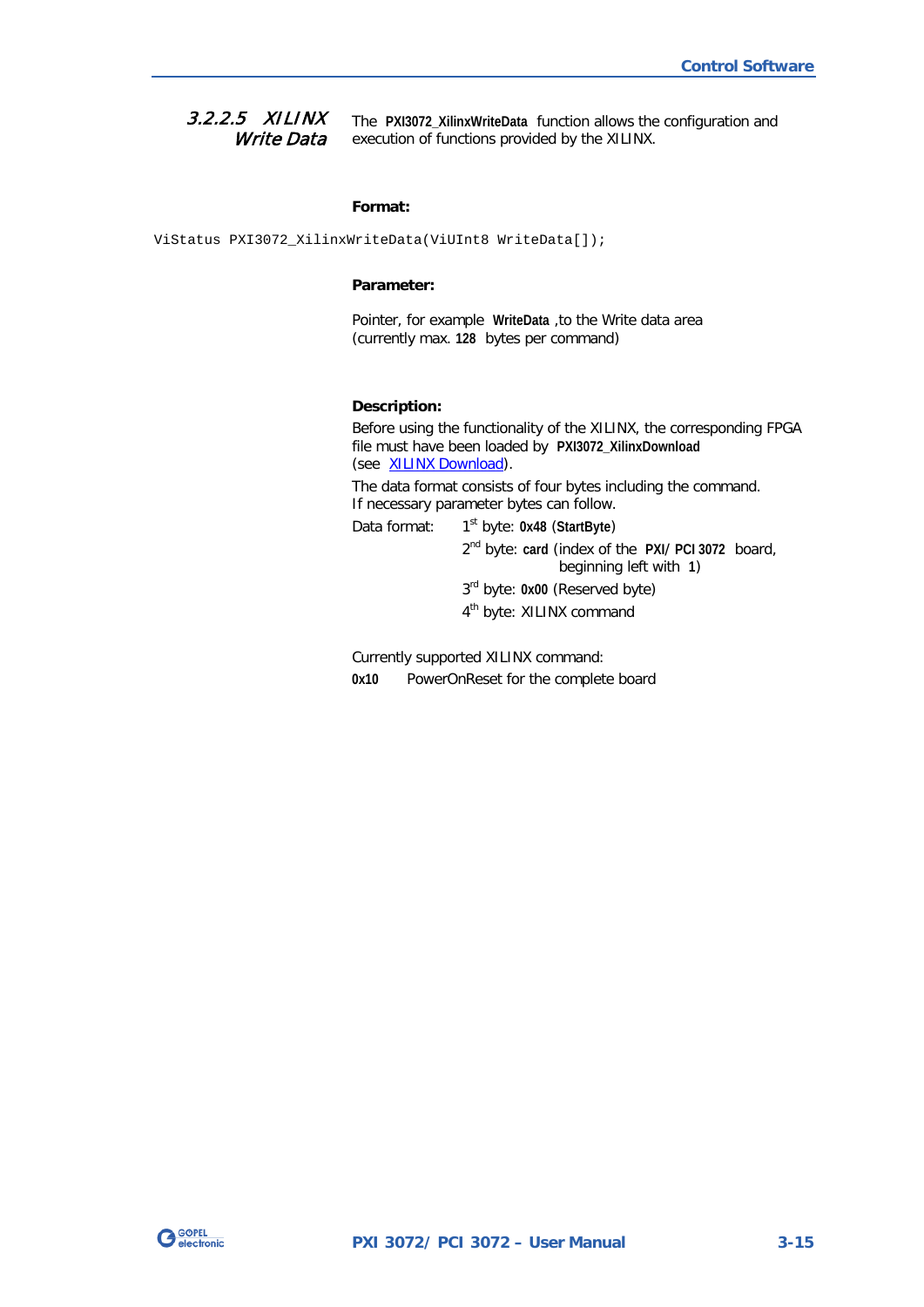<span id="page-35-1"></span><span id="page-35-0"></span>The **PXI3072\_WriteData** function is for writing data to the selected controller. 3.2.2.6 Write Data

#### **Format:**

ViStatus PXI3072\_WriteData(ViUInt8 WriteData[], ViUInt32 Length\_In\_Bytes);

#### **Parameters:**

Pointer, for example **WriteData**, to the Write data area, consisting of **Command Header** and **Command Bytes** (currently max. **1024** bytes per command)

#### **Length\_In\_Bytes**

Size of the memory area **WriteData** is pointing to, in bytes

#### **Description:**

The **PXI3072\_WriteData** function allows writing of data to the selected controller.

In the header of the structure **WriteData** is pointing to, there is the information regarding the **PXI**/ **PCI 3072** board and the controller to be activated by this function.

Therefore these parameters are not to be given separately.

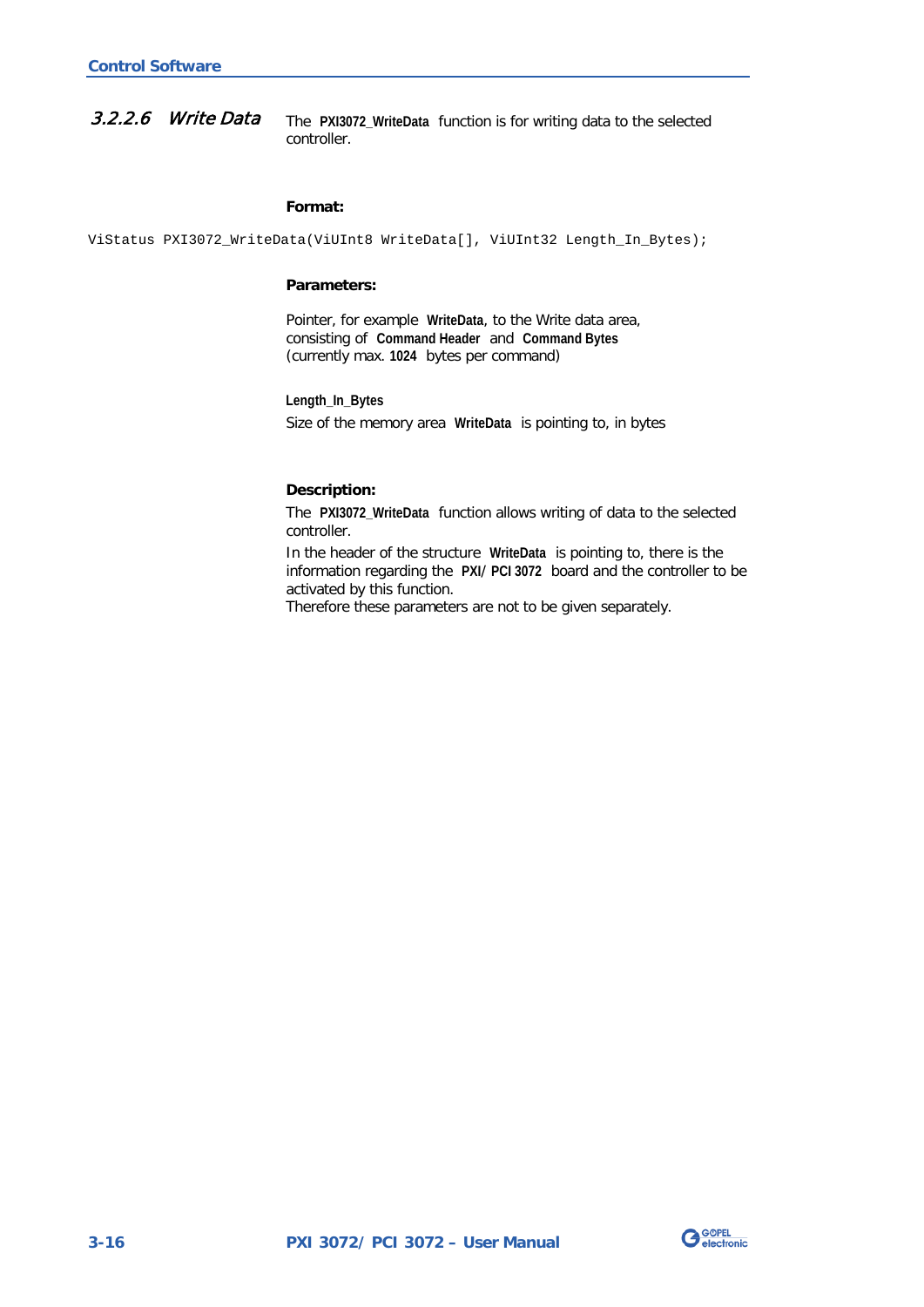<span id="page-36-1"></span><span id="page-36-0"></span>The **PXI3072\_ReadData** function is for reading data from the selected controller. 3.2.2.7 Read Data

#### **Format:**

ViStatus PXI3072\_ReadData(ViUInt32 Card, ViUInt32 Port, ViUInt8 ReadData[], ViUInt32 \*Length);

#### **Parameters:**

**Card** Index of the **PXI**/ **PCI 3072** board, beginning left with **1**

**Port**

Number of the controller (**1**..**3**)

Pointer, for example **ReadData**, to the Read data area, consisting of **Response Header** and **Response Bytes** (currently max. **1024** bytes per response)

#### **Length**

Value of the parameter before function call: Size of the buffer pointed by **ReadData** in bytes Value of the parameter after function call: Number of bytes actually read

#### **Description:**

The **PXI3072\_ReadData** function allows reading of data provided by a controller (see also **GPxi3072\_DpramReadResponse** in the [Windows Device Driver](#page-21-0) 

section).

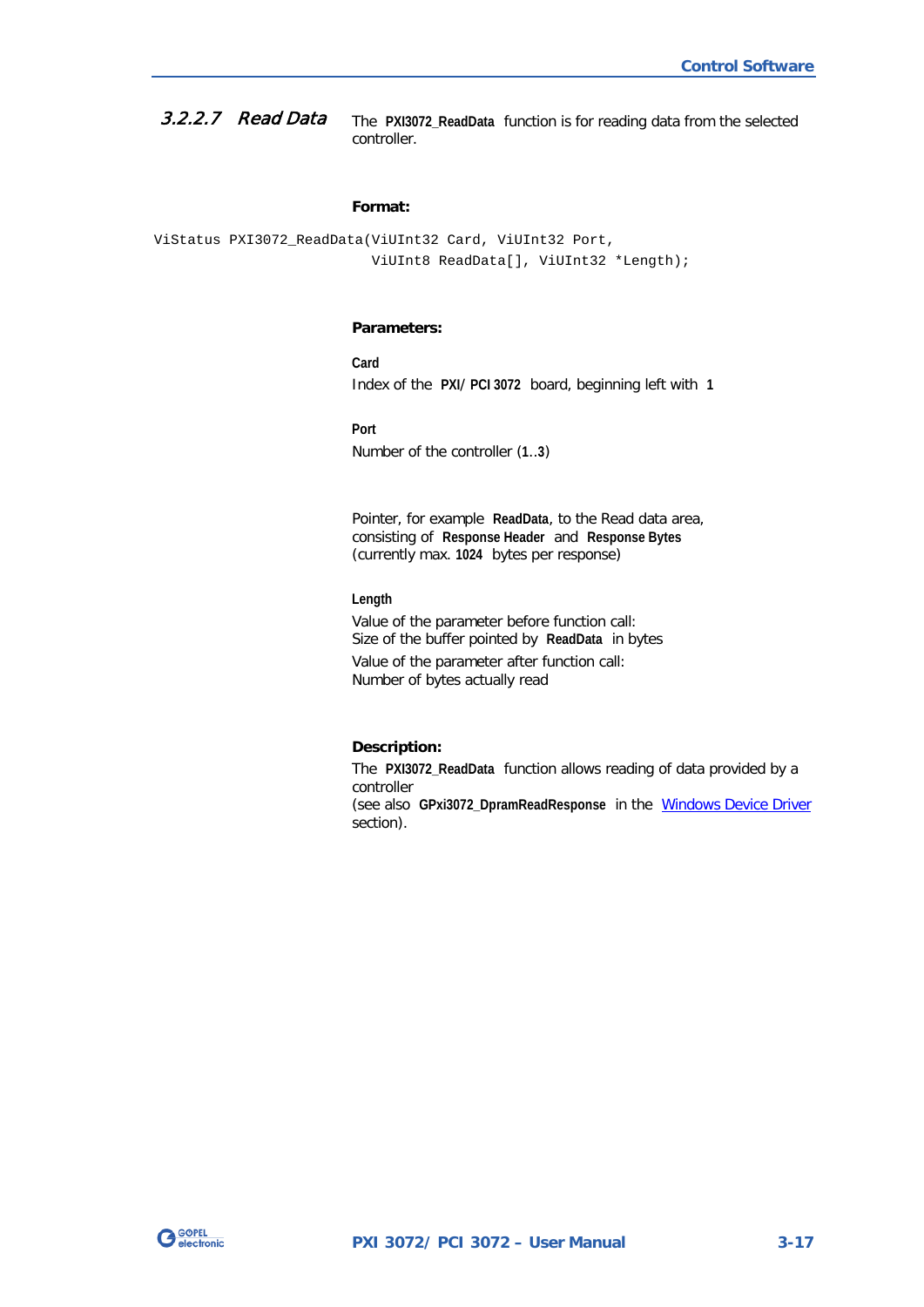<span id="page-37-0"></span>The **PXI3072\_ResetPort** function is for releasing a software reset for the selected controller. 3.2.2.8 Reset Port

#### **Format**

ViStatus PXI3072\_ResetPort(ViUInt32 Card, ViUInt32 Port);

#### **Parameters:**

**Card** Index of the **PXI**/ **PCI 3072** board, beginning left with **1**

**Port**

Number of the controller (**1**..**3**)

#### **Description:**

The **PXI3072\_ResetPort** function releases a software reset for the selected controller of a **PXI**/ **PCI 3072** board.

This releasing procedure is executed via a separate interrupt channel, NOT via the command interpreter of the software (**0x10 Software Reset** firmware command).

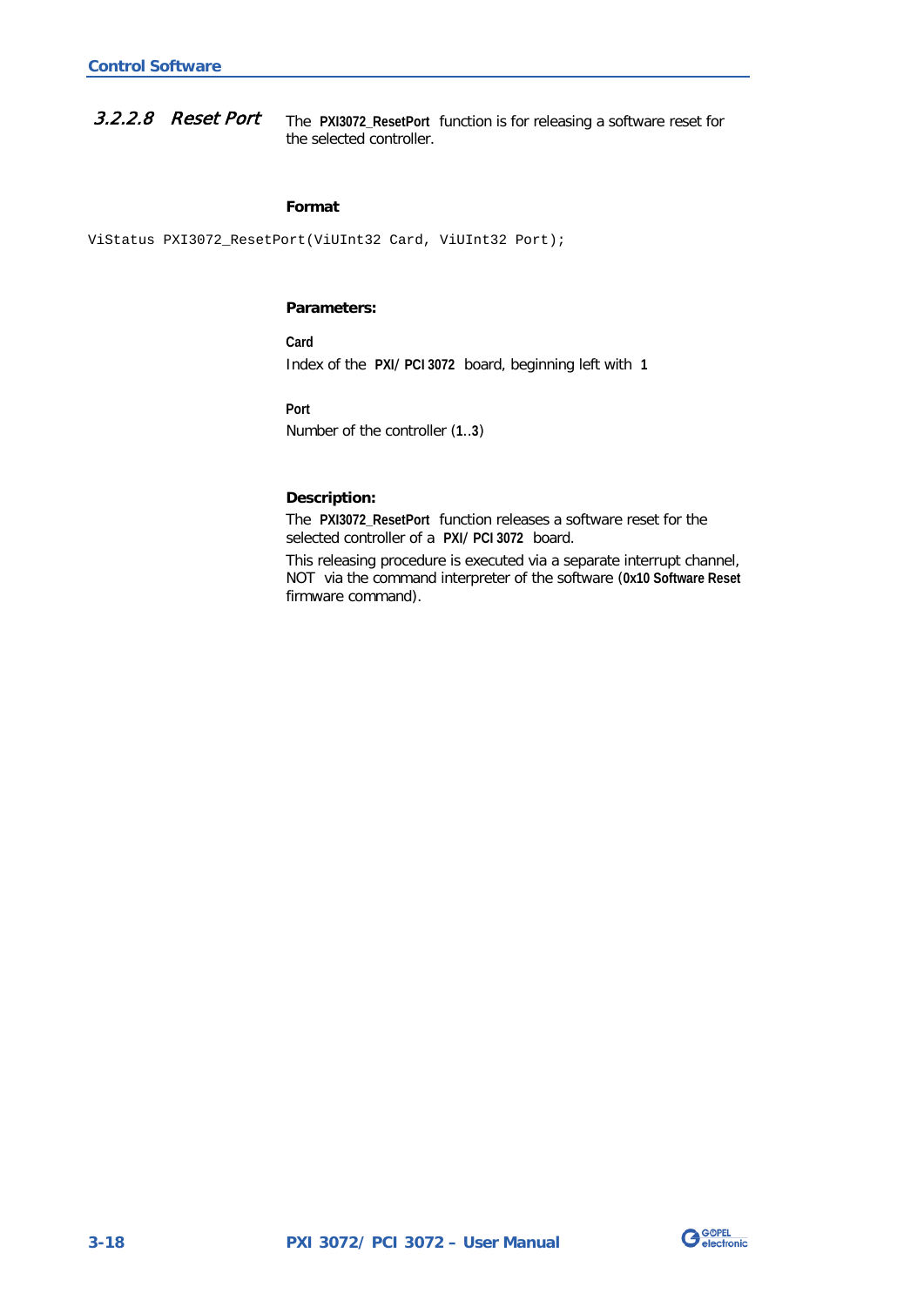## <span id="page-38-0"></span>**3.3 Programming with LabVIEW**

<span id="page-38-2"></span><span id="page-38-1"></span>

| 3.3.1 LabVIEW<br>via G-API                            | The supplied CD contains VIs for activating PXI/ PCI 3072 boards<br>under LabVIFW.<br>The functions of GOEPEL's G-API are used for this.                                 |
|-------------------------------------------------------|--------------------------------------------------------------------------------------------------------------------------------------------------------------------------|
| 3.3.2 LLB using<br>the Windows<br>Device Driver       | The supplied CD contains VIs for activating PXI/ PCI 3072 boards<br>under LabVIEW.<br>The functions described in the Windows Device Driver section are<br>used for this. |
| $3.3.3$ LLB using<br>the VISA Device<br><b>Driver</b> | The supplied CD contains VIs for activating PXI/ PCI 3072 boards<br>under LabVIEW.<br>The functions described in the VISA Device Driver section are used<br>for this.    |

## <span id="page-38-4"></span><span id="page-38-3"></span>**3.4 Further GOEPEL Software**

**PROGRESS**, **Program Generator** and **myCAR** of **GOEPEL electronic GmbH** are comfortable software programs for testing with GOEPEL hardware. Please refer to the corresponding User Manual to get more information regarding these programs.